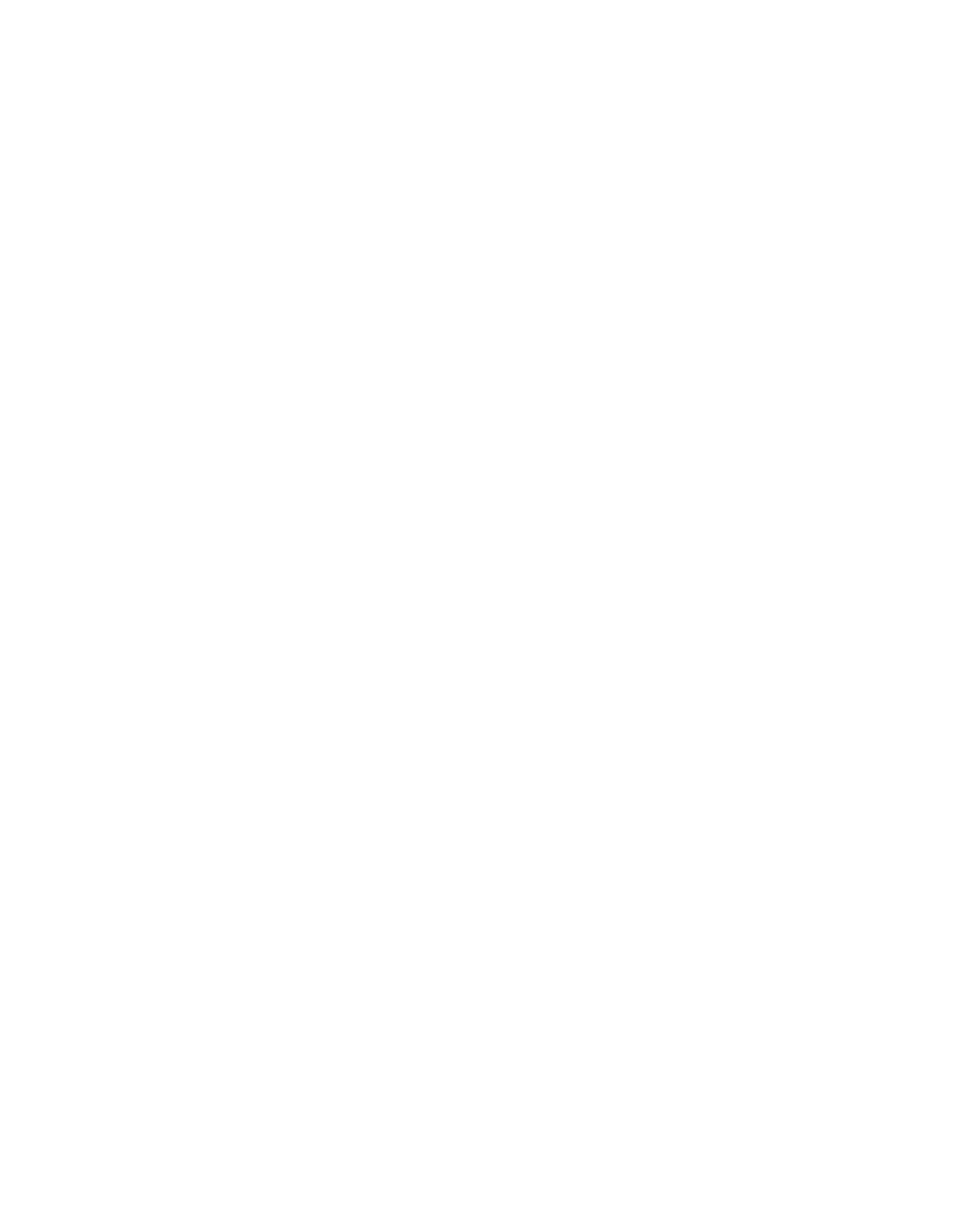Employment at-will

The contents of this handbook are meant as a guideline only and are subject to change at the sole discretion of Pinnacle Employee Services (hereinafter referred to as "PES") as are all policies, procedures, benefits, or other programs relating to your employment. Your present on-site employer (Jammer's) may issue separate written policies or procedures, which PES is not responsible for drafting or enforcing.

Nothing in this statement is intended to interfere with, restrain, or prevent interactive activity as protected by the National Labor Relations Act. Such activity includes employee communications regarding wages, hours, or other terms or conditions of employment. Jammer's employees have the right to engage in or refrain from such activities.

**This handbook is not and should not be construed as; a contract of employment and PES does not make any promises of any kind in this handbook. Regardless of what the handbook says or provides, PES remains free to change wages, benefits, and all other working conditions at any time without having to consult with anyone and without anyone's agreement.**

**In addition, employment with PES is "at-will". This means that PES or you may terminate the employment relationship at any time, with or without notice, for any reason or for no reason.**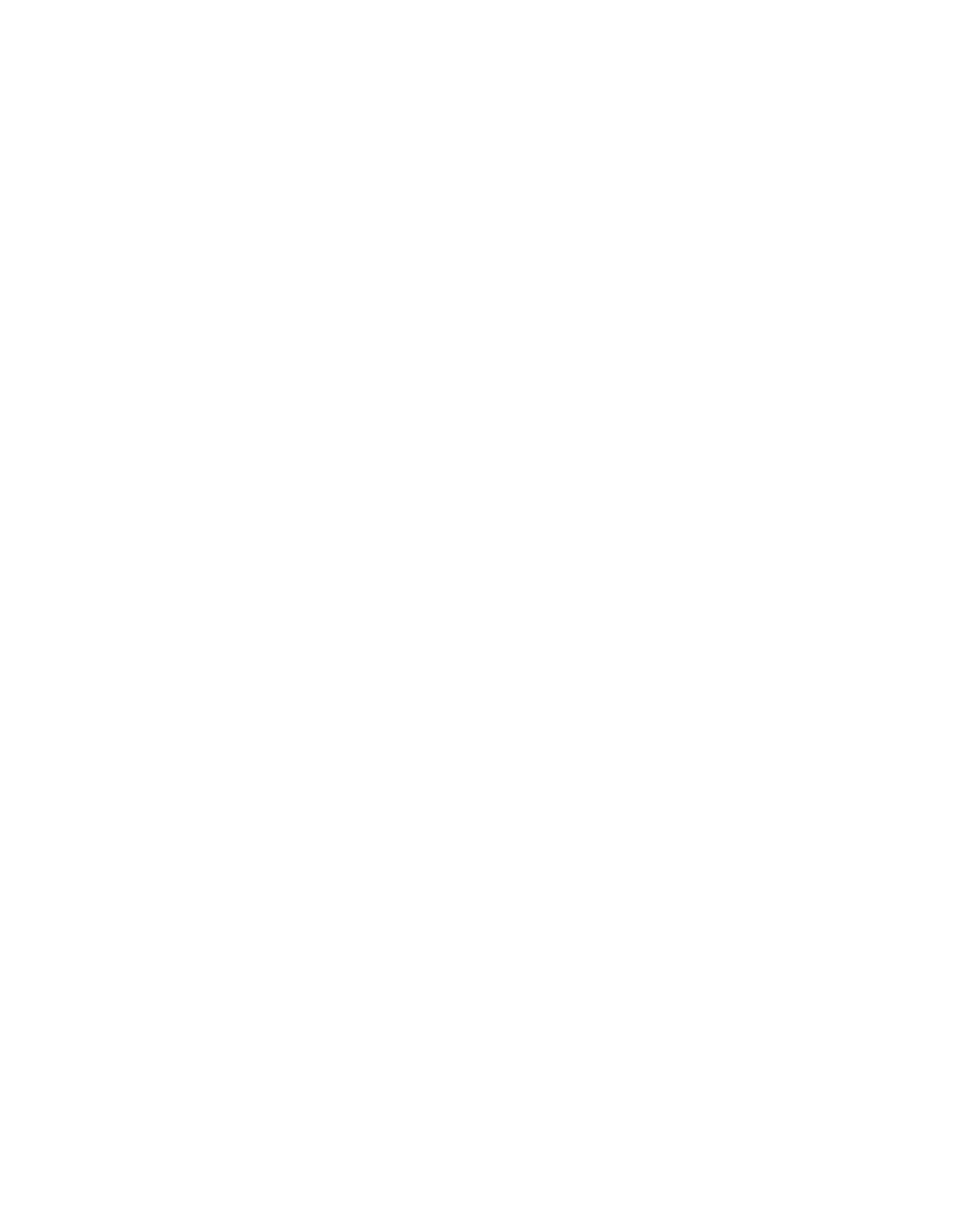# **TABLE OF CONTENTS**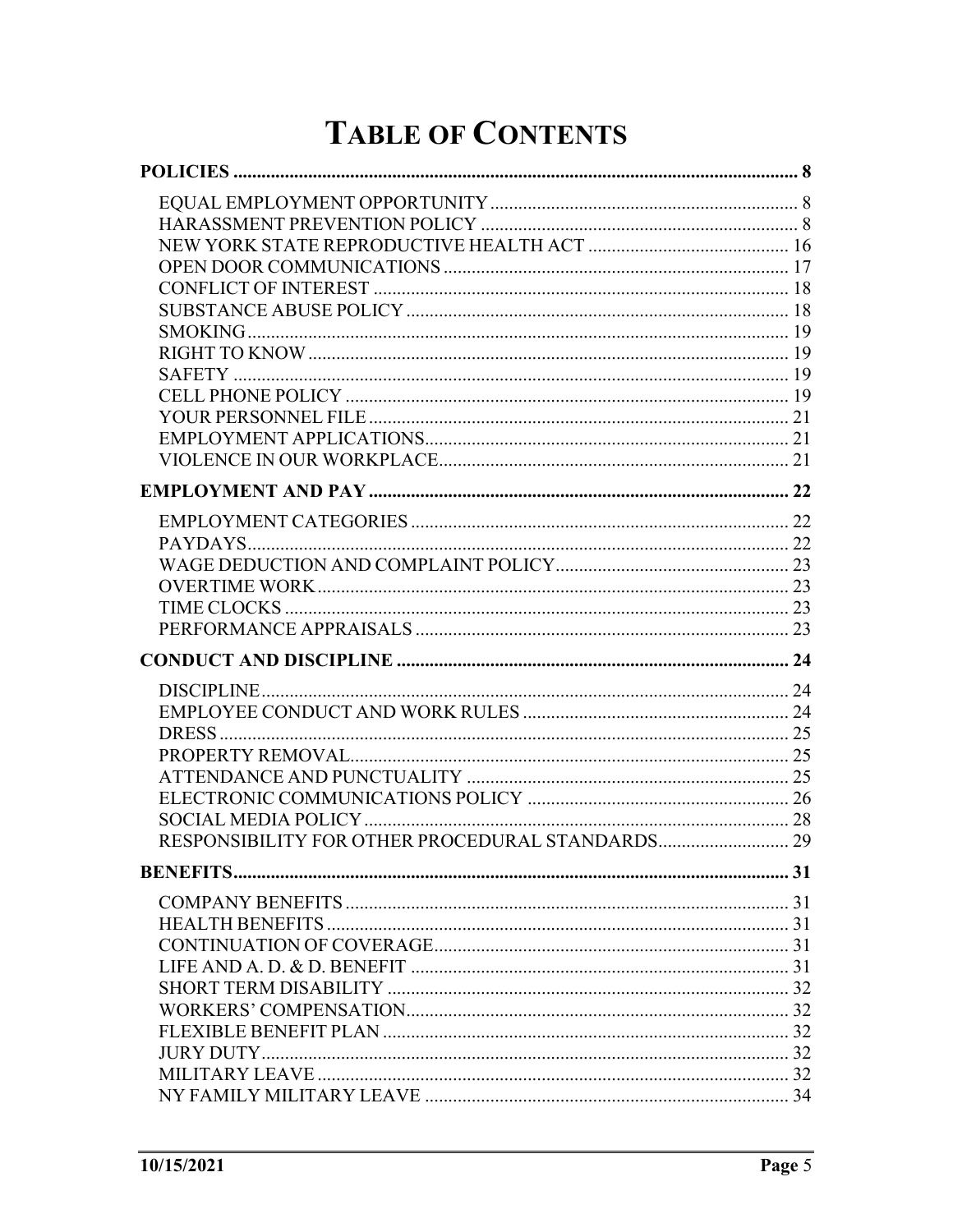| DOMESTIC VIOLENCE VICTIM OR SEXUAL ASSAULT LEAVE 36 |  |
|-----------------------------------------------------|--|
|                                                     |  |
|                                                     |  |
|                                                     |  |
|                                                     |  |
|                                                     |  |
|                                                     |  |
|                                                     |  |
|                                                     |  |
|                                                     |  |
|                                                     |  |
|                                                     |  |
|                                                     |  |
|                                                     |  |
|                                                     |  |
|                                                     |  |
|                                                     |  |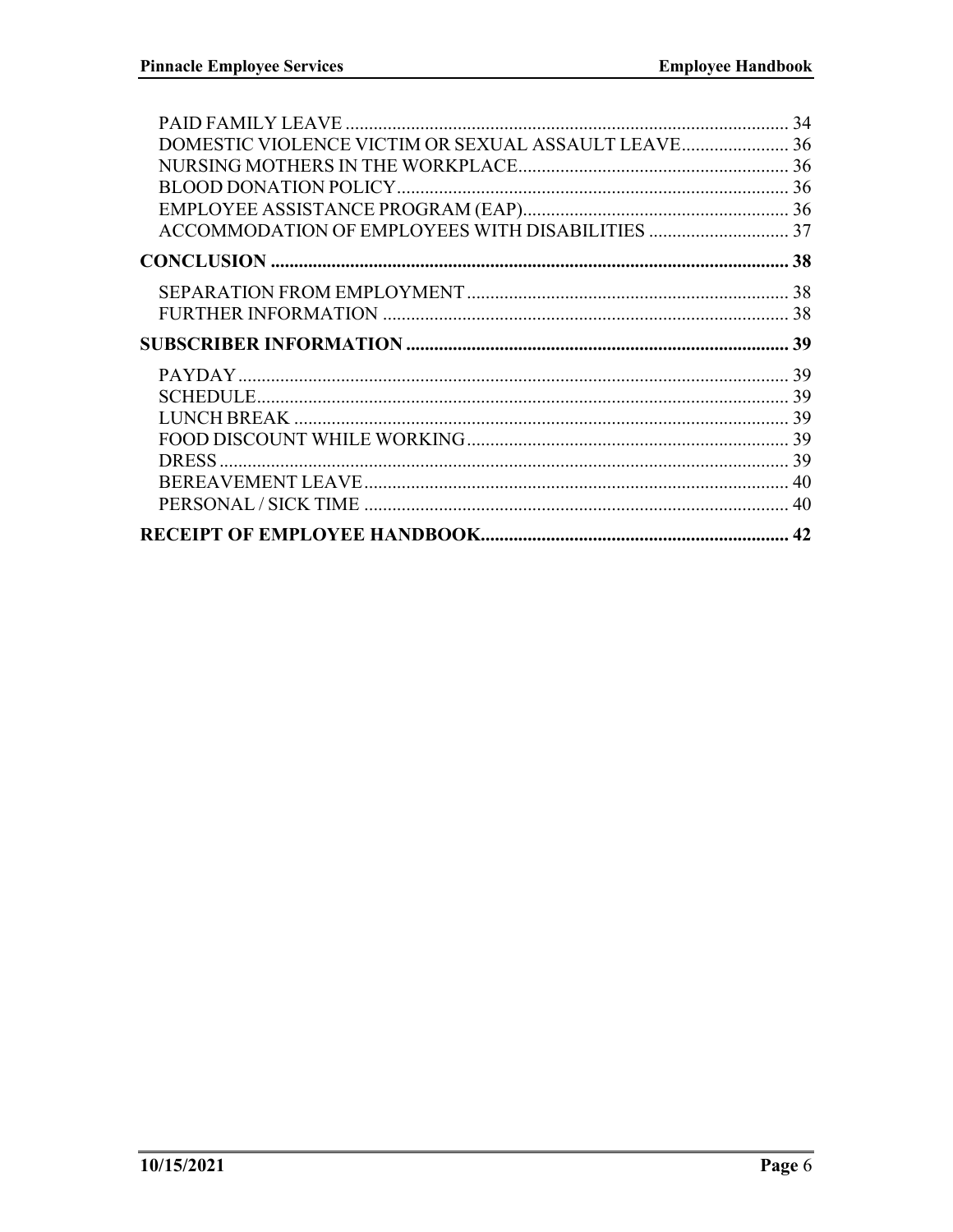## **WELCOME**

On behalf of your colleagues, we are happy to welcome you aboard.

This handbook was developed to familiarize you with our organization and to outline the policies, programs, and benefits available to eligible employees. As you read it, you will find the answers to many of your questions about employment with us and our subscriber company. You are responsible for reading, understanding, and complying with the provisions of this handbook.

During your employment with us, it may become necessary to make changes to the policies contained in this handbook and PES reserves the right to do so. You will be advised of any changes when they are made. **This handbook is not to be construed as an employment contract. In this state, the employment relationship is "at will," which means that the relationship can be ended at any time, for any reason or for no reason, by either the employer or the employee.** 

Best wishes for a challenging and productive career with us.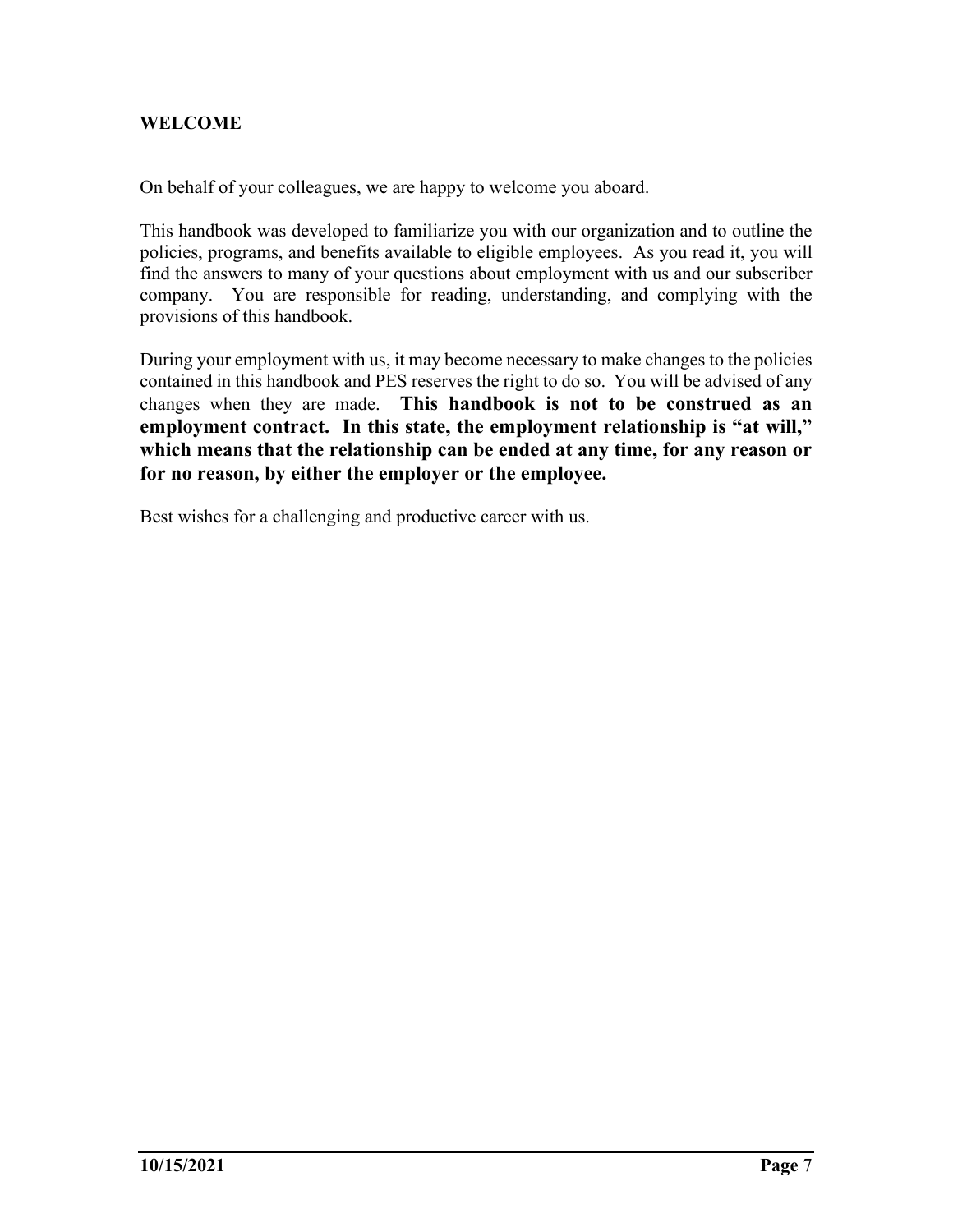## **Policies**

## **EQUAL EMPLOYMENT OPPORTUNITY**

This company is committed to equal employment opportunity for all employees regardless of race, creed, color, sexual orientation and expression, age, marital status, disability, religion, national origin, military service, arrest/conviction record, victims of domestic violence, and genetics. In addition, we comply with all applicable federal, state, and local laws governing non-discrimination in employment. This policy applies to all terms and conditions of employment, including, but limited to, decisions relating to hiring, placement, promotion, termination, compensation, and training. All employees are expected to conduct themselves in a manner that is consistent with this policy.

## **HARASSMENT PREVENTION POLICY**

#### **Introduction**

Pinnacle Employee Services and Jammer's are committed to maintaining a workplace where all employees are treated with respect and dignity. All forms of harassment are workplace discrimination. Pinnacle Employee Services and Jammer's have a zero-tolerance policy for any form of discrimination or harassment, and all employees are required to work in a manner that prevents harassment in the workplace. This Policy is one component of Jammer's commitment to a discrimination-free work environment. This policy should not, and may not, be used as a basis for excluding or separating individuals of any protected class from participating in business or work-related social activities or discussions.

Sexual harassment is against the law. All employees have a legal right to a workplace free from sexual harassment, and employees can enforce this right by filing a complaint internally with Jammer's, or with a government agency or in court under federal, state, or local antidiscrimination laws.

## **Policy:**

- 1. This policy applies to all employees, applicants for employment, interns, whether paid or unpaid, contractors, and persons conducting business with Jammer's.
- 2. Sexual harassment will not be tolerated. Any employee or individual covered by this policy who engages in sexual harassment or retaliation will be subject to remedial and/or disciplinary action, up to and including termination.
- 3. Retaliation Prohibition: No person covered by this policy shall be subject to adverse employment action including being discharged, disciplined, discriminated against, or otherwise subject to adverse employment action because the employee reports an incident of sexual harassment, provides information, or otherwise assists in any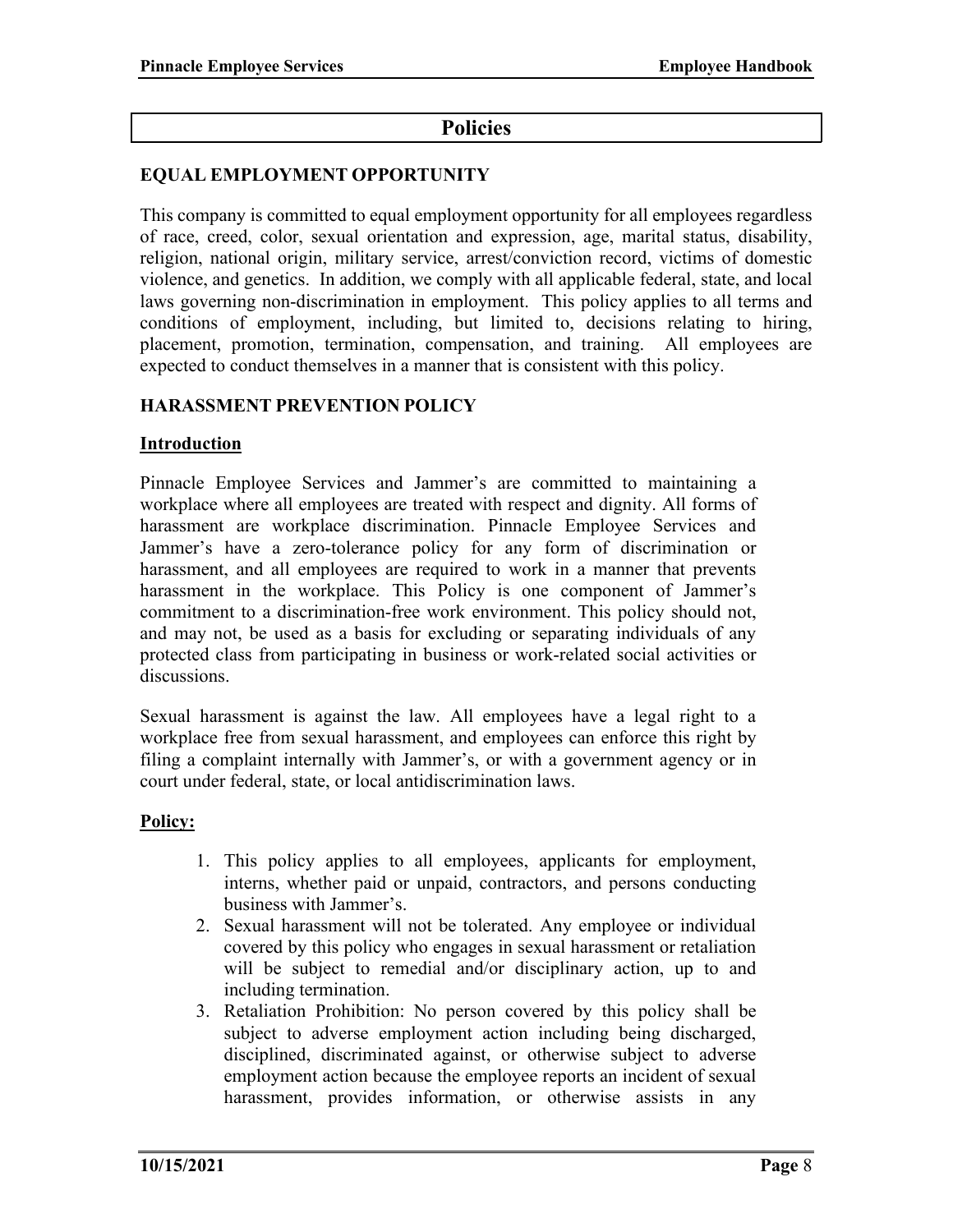investigation of a sexual harassment complaint. Jammer's has a zerotolerance policy for such retaliation against anyone who, in good faith complains or provides information about suspected sexual harassment. Any employee of Jammer's who retaliates against anyone involved in a sexual harassment investigation will be subjected to disciplinary action, up to and including termination. Any employee paid or unpaid intern, or non-employee working in the workplace who believes they have been subject to such retaliation should inform a supervisor, manager, or HR at Pinnacle Employee Services. Any employee, paid or unpaid intern or non-employee who believes they have been a victim of such retaliation may also seek compensation in other available forums, as explained below in the section on Legal Protections.

- 4. Sexual harassment is offensive, is a violation of our policies, is unlawful, and subjects Jammer's to liability for harm to victims of sexual harassment. Harassers may also be individually subject to liability. Employees of every level, including managers and supervisors, who engage in sexual harassment or who knowingly allow such behavior to continue will be penalized for such misconduct.
- 5. Jammer's will conduct a prompt, thorough, and confidential investigation that ensures due process for all parties, whenever management receives a complaint about sexual harassment, or otherwise knows of possible sexual harassment occurring. Effective corrective action will be taken whenever sexual harassment is found to have occurred. All employees, including managers and supervisors, are required to cooperate with any internal investigation of sexual harassment.
- 6. All employees are encouraged to report any harassment or behaviors that violate this policy. Jammer's will provide all employees with a complaint form for employees to report harassment and file complaints.
- 7. Managers and supervisors are required to report any complaint that they receive, or any harassment that they observe to HR.
- 8. This policy applies to all employees, paid or unpaid interns, and nonemployees all must follow and uphold this policy. This policy must be posted prominently in all work locations and be provided to employees upon hire.

## **What is "Sexual Harassment"?**

Sexual harassment is a form of sex discrimination and is unlawful under federal, state, and (where applicable) local law. Sexual harassment may include a range of subtle and not-so-subtle behaviors and may involve individuals of the same or different gender. Sexual harassment includes harassment on the basis of sex, sexual orientation, gender identity and expression, and the status of being transgender. Title VII of the Civil Rights Act of 1964 recognizes two types of sexual harassment: quid pro quo and hostile work environment.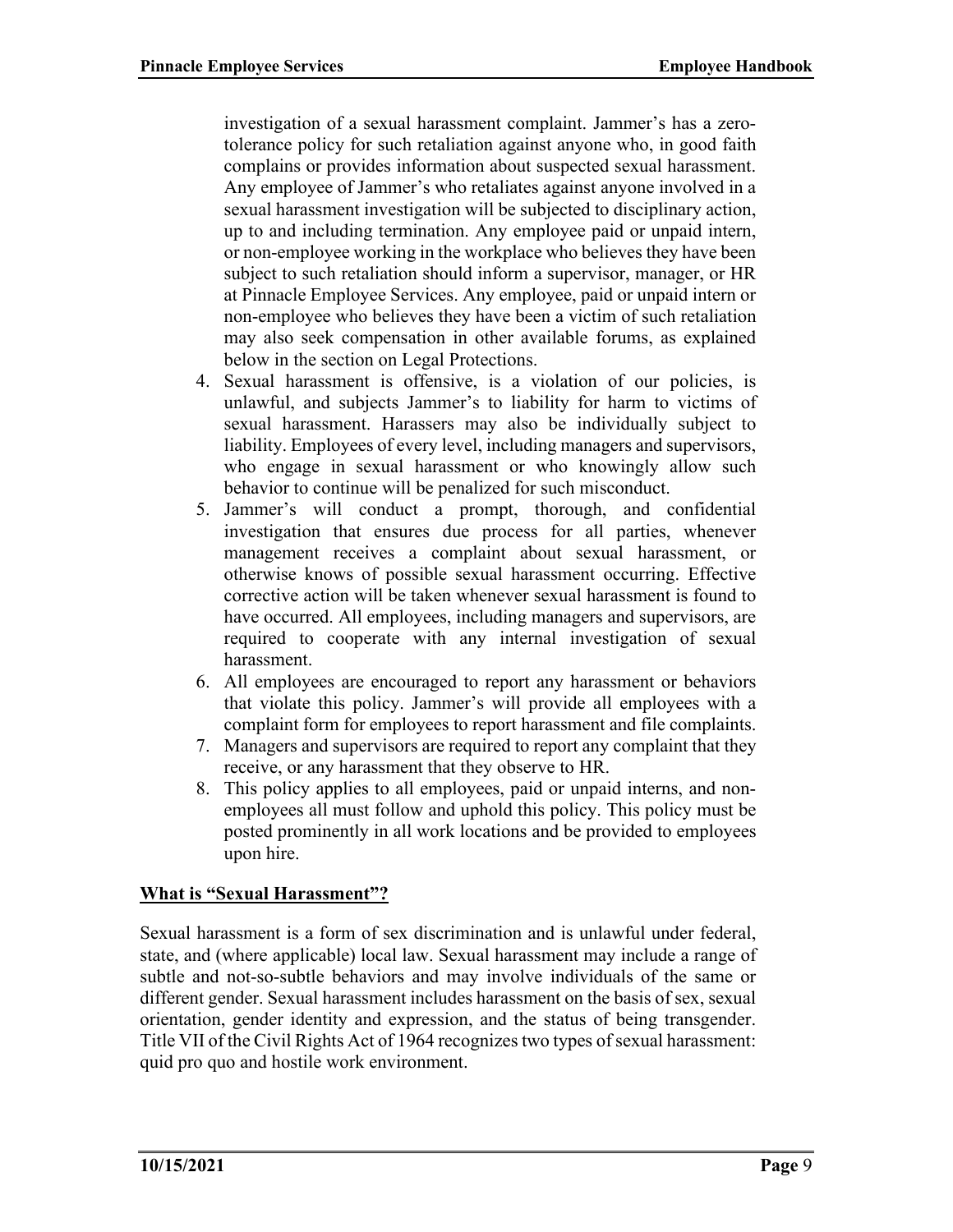Sexual harassment includes unwelcome conduct which is either of a sexual nature, or which is directed at an individual because of that individual's sex when:

- Such conduct has the purpose or effect of unreasonably interfering with an individual's work performance or creating an intimidating, hostile, or offensive work environment, even if the complaining individual is not the intended target of the sexual harassment.
- Such conduct is made either explicitly or implicitly a term of employment; or
- Submission to or rejection of such conduct is used as the basis for employment decisions affecting an individual's employment.

A sexually harassing hostile work environment consists of words, signs, jokes, pranks, intimidation, or physical violence which, are of a sexual nature, or which are directed at an individual because of that individual's sex. Sexual harassment also consists of any unwanted verbal or physical advances, sexually explicit derogatory statements, or sexually discriminatory remarks made by someone which are offensive or objectionable to the recipient, which cause the recipient discomfort or humiliation, or which interfere with the recipient's job performance.

Sexual harassment also occurs when a person in authority tries to trade job benefits for sexual favors. This can include hiring, promotion, continued employment, or any other terms, conditions, or privileges of employment. This is also called "quid pro quo" harassment.

Any employee who feels harassed should complain so that any violation of this policy can be corrected promptly. Any harassing conduct, even a single incident, can be addressed under this policy.

## **Examples of Sexual Harassment**

The following describe some of the types of acts that may be unlawful sexual harassment and that are strictly prohibited:

- Physical assaults of a sexual nature, such as:
	- $\triangleright$  Touching, pinching, patting, grabbing, brushing against another employee's body, or poking another employee's body
	- $\triangleright$  Rape, sexual battery, molestation, or attempts to commit these assaults.
- Unwanted sexual advances or propositions, such as:
	- $\triangleright$  Requests for sexual favors accompanied by implied or overt threats concerning the victim's job performance evaluation, a promotion, or other job benefits or detriments.
	- $\triangleright$  Subtle or obvious pressure for unwelcome sexual activities.
	- $\triangleright$  Leering, whistling, or touching.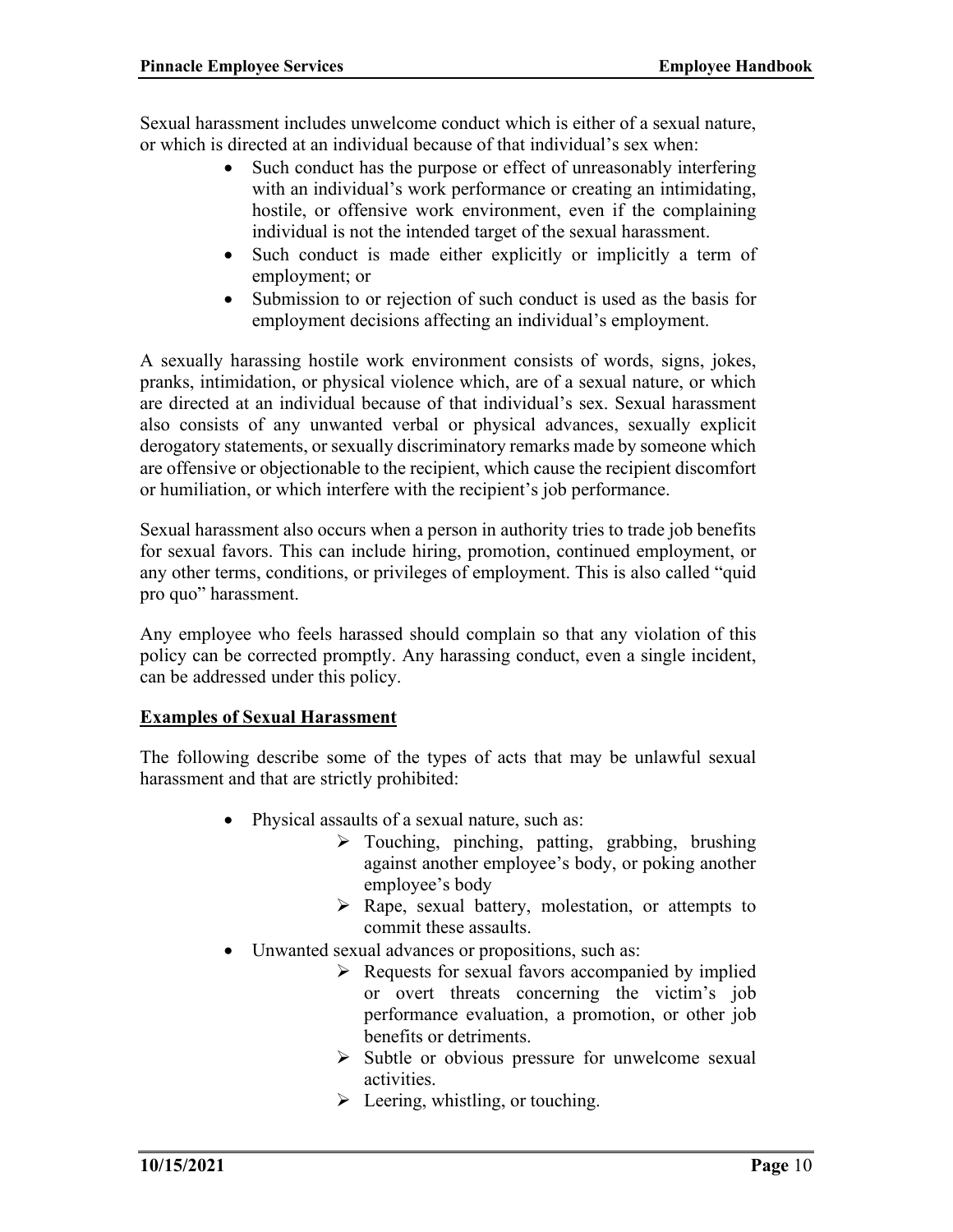- Sexually oriented gestures, noises, remarks, jokes, or comments about a person's sexuality or sexual experience, which create a hostile work environment.
- Sexual or discriminatory displays or publications anywhere in the workplace, such as:
	- $\triangleright$  Displaying pictures, posters, calendars, graffiti, objects, promotional materials, reading materials, or other materials that are sexually demeaning or pornographic. This includes such sexual displays on workplace computers or cell phones and sharing such displays while in the workplace.
- Hostile actions taken against an individual because of that individual's sex, sexual orientation, gender identity, and the status of being transgender, such as:
	- $\triangleright$  Interfering with, destroying, or damaging a person's workstation, tools, or equipment, or otherwise interfering with the individual's ability to perform the job.
	- $\triangleright$  Sabotaging an individual's work
	- $\triangleright$  Bullying, yelling, name-calling

#### **Other Types of Workplace Harassment**

Harassment on the basis of any protected characteristic is strictly prohibited; it is not just based on gender or inappropriate sexual behavior in the workplace. This includes but is not limited to verbal, written, or physical conduct that belittles or shows hostility and/or hatred toward an individual because of any protected characteristic (race, color, religion, sex, sexual orientation, gender identity or expression, national origin, age, disability, marital status, citizenship, genetic information, or any other characteristic protected by law).

This protects employees or associates that have the purpose or outcome of:

- Creating an intimidating, hostile, or offensive work environment
- Unreasonably interfering with an individual's work performance
- Otherwise adversely affects an individual's employment opportunities.

Harassing conduct includes but is not limited to name-calling, slurs or negative stereotyping; threatening, intimidating, or hostile acts; condescending jokes; and written or graphic material that belittles or shows hostility or hatred toward an individual and/or group that is placed anywhere on PES or Jammer's premises or that is circulated in the workplace during working time or using company equipment (e-mail, phone, voicemail, text messaging, social networking sites, or other means of communication).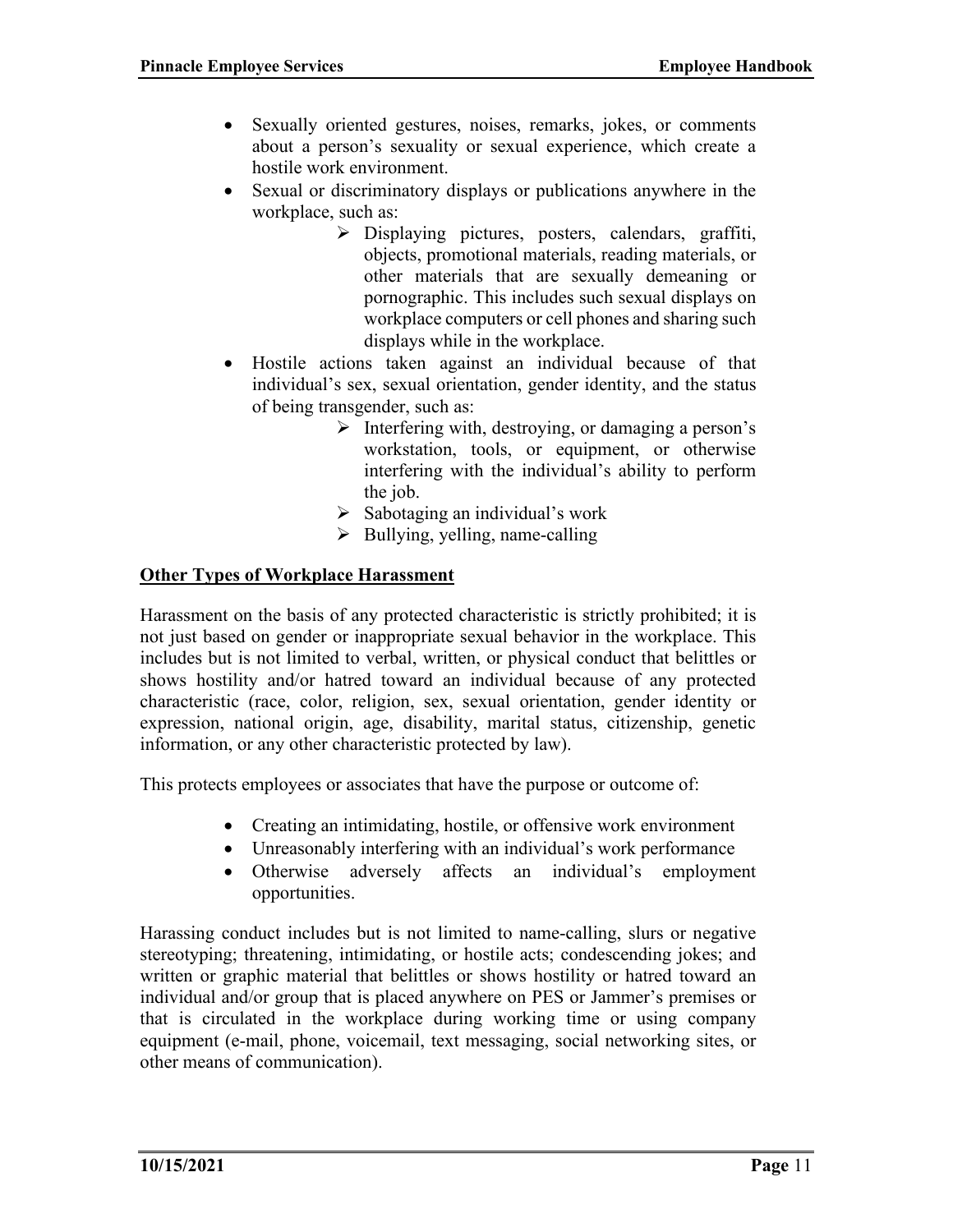#### **Who can be a Target of Sexual Harassment?**

Sexual harassment can occur between any individuals, regardless of their sex or gender. New York Law protects employees, paid or unpaid interns, non-employees, including independent contractors, and those employed by companies contracting to provide a service in the workplace. A perpetrator of sexual harassment can be a superior, a subordinate, a coworker, or anyone in the workplace including an independent contractor, contract worker, vendor, client, customer, or visitor.

#### **Where can Sexual Harassment Occur?**

Unlawful sexual harassment is not limited to the physical workplace itself. It can occur while employees are traveling for business or employer sponsored events or parties. Calls, texts, emails, and social media usage by employees can constitute unlawful workplace harassment, even if they occur away from the workplace premises or not during work hours.

#### **What is "Retaliation"?**

Unlawful retaliation can be any action that would keep a worker from coming forward to make or support a sexual harassment claim. Adverse action need not be job-related or occur in the workplace to constitute unlawful retaliation.

Such retaliation is unlawful under federal, state, and (where applicable) local law. The New York State Human Rights Law protects any individual who has engaged in "protected activity." Protected activity occurs when a person has:

- Filed a complaint of sexual harassment, internally or with any antidiscrimination agency.
- Testified of assisted in a proceeding involving sexual harassment under the Human Rights Law or other anti-discrimination law.
- Opposed sexual harassment by making a verbal of informal complaint to management, or by simply informing a supervisor or manager of harassment.
- Complained that another employee has been sexually harassed; or
- Encouraged a fellow employee to report harassment.

## **Reporting Sexual Harassment**

**Preventing sexual harassment is everyone's responsibility.** Jammer's cannot prevent or remedy sexual harassment unless it knows about it. Any employee, paid or unpaid intern, non-employee who has been subjected to behavior that may constitute sexual harassment is encouraged to report such behavior to a supervisor, manager, or HR. Anyone who witnesses or becomes aware of potential instances of sexual harassment should report such behavior to a supervisor, manager, or HR.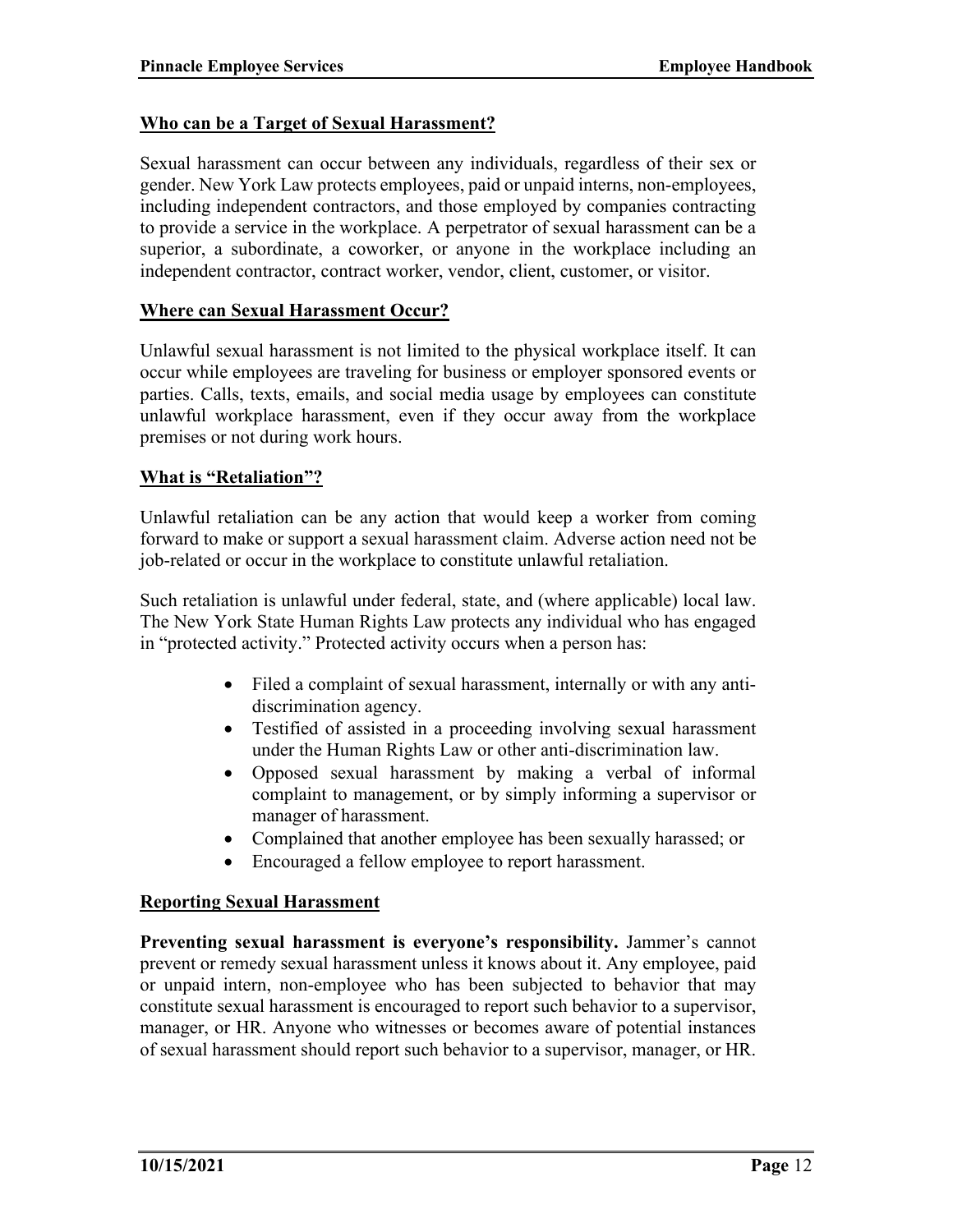Reports of sexual harassment may be made verbally or in writing. A form for submission of a written complaint is attached to this Policy, and all employees are encouraged to use this complaint form. Employees who are reporting sexual harassment on behalf of other employees should use the complaint form and note that it is on another employee's behalf.

Employees, paid or unpaid interns or non-employees who believe they have been a victim of sexual harassment may also seek assistance in other available forums, as explained in the following sections on Legal Protections.

#### **Supervisory Responsibilities**

All supervisors and managers who receive a complaint or information about suspected sexual harassment, observe what may be sexual harassing behavior, or for any reason suspect that sexual harassment is occurring **are required** to report such suspected sexual harassment to HR.

In addition to being subject to discipline if they engage in sexually harassing conduct themselves, supervisors and managers will be subject to discipline for failing to report suspected sexual harassment or otherwise knowingly allowing sexual harassment to continue.

Supervisors and managers will also be subject to discipline for engaging in any retaliation.

#### **Complaints and Investigation of Harassment**

All complaints or information about suspected harassment or sexual harassment will be investigated, whether that information was reported in verbal or written form. Investigations will be conducted in a timely manner and will be confidential to the extent possible.

An investigation of any complaint, information, or knowledge of suspected harassment or sexual harassment will be prompt and thorough and should be completed within a reasonable time frame. The investigation will be confidential to the extent possible. All persons involved, including complaints, witnesses, and alleged perpetrators will be accorded due process to protect their rights to a fair and impartial investigation.

Any employee may be required to cooperate as needed in an investigation of suspected harassment or sexual harassment. Employees who participate in any investigation will not be retaliated against.

Investigations will be done in accordance with the following steps:

• Upon receipt of complaint, HR will conduct an immediate review of the allegations, and take any interim actions, as appropriate. If the complaint is verbal, encourage the individual to complete the Complaint Form in writing.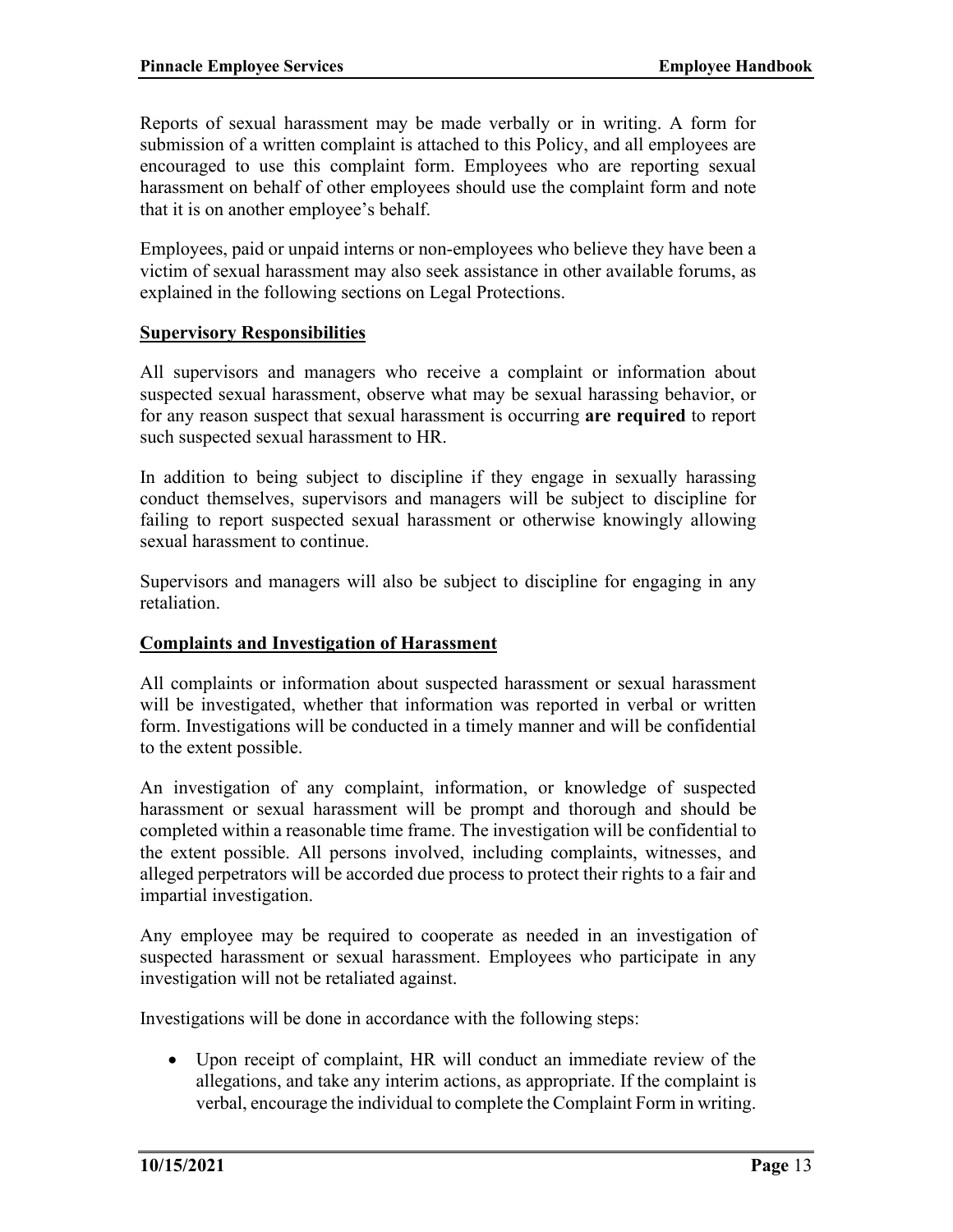If he or she refuses, prepare a Complaint Form based on the verbal reporting.

- If documents, emails, or phone records are relevant to the allegations, takes steps to obtain and preserve them.
- Request and review all relevant documents, including electronic communications.
- Interview all parties involved, including any relevant witnesses.
- Create a written document of the investigation (such as a letter, memo, or email), which contains the following:
	- $\triangleright$  A list of all documents reviewed, along with a detailed summary of relevant documents
	- $\triangleright$  A list of names of those interviewed, along with a detailed summary of their statements
	- $\triangleright$  A timeline of events
	- A summary of prior relevant incidents, reported or unreported
	- $\triangleright$  The final resolution of the complaint, together with any corrective action(s)
- Keep the written documentation and associated documents in the employer's records.
- Promptly notify the individual who complained and the individual(s) who responded of the final determination and implement any corrective actions identified in the written document.
- Inform the individual who complained of their right to file a complaint or charge externally as outlined below.

Misconduct constituting harassment, sexual harassment, discrimination, or retaliation will be dealt with as deemed fit. Responsive action may include training referral to counseling, or disciplinary action such as a warning, reprimand, reassignment, temporary suspension (either paid or unpaid), or termination.

False or malicious complaints of harassment, discrimination, or retaliation (as opposed to complaints that, even if erroneous, are made in good faith) may be the subject of appropriate disciplinary action listed above.

## **Legal Protections and External Remedies**

Sexual harassment is not only prohibited by Jammer's but is also prohibited by state, federal, and (where applicable) local law. Aside from the internal process at Jammer's, employees may also choose to pursue legal remedies with the following government entities **at any time**. An individual is not required to make an internal complaint in order to pursue any of these additional external options.

#### **New York State Division of Human Rights (DHR)**

The Human Rights Law (HRL), codified as N.Y. Executive Law, art. 15, § 290 et seq, applies to employers in New York State with regard to sexual harassment, and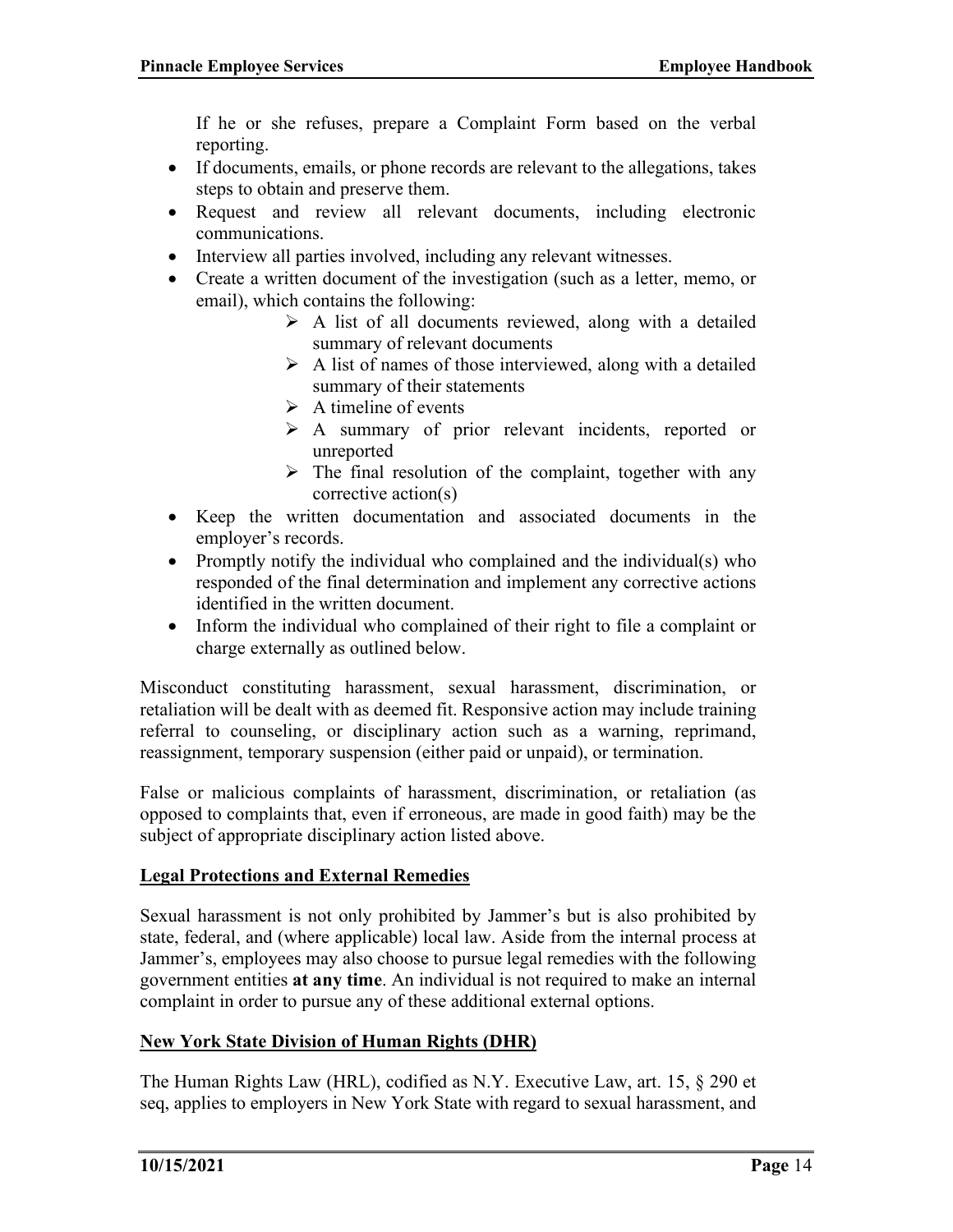protects employees, paid or unpaid interns, and non-employees regardless of immigration status. A complaint alleging violation of the Human Rights Law may be filed either with DHR or in New York State Supreme Court. Complaints with DHR may be filed any time **within one year** of the harassment (**three years beginning on August 12, 2020**). If an individual did not file at DHR, they can sue directly in state court under the HRL, **within three years** of the alleged discrimination. An individual may not file with DHR if they have already filed an HRL complaint in state court. Complaining internally to Jammer's does not extend your time to file with DHR or in court. The one year or three years is counted from date of the most recent incident of harassment.

You do not need an attorney to file a complaint with DHR, and there is no cost to file with DHR.

DHR will investigate your complaint and determine whether there is probable cause to believe that discrimination has occurred. Probable cause cases are forwarded to a public hearing before an administrative law judge. If discrimination is found after a hearing, DHR has the power to award relief, which varies but may include requiring your employer to take action to stop the harassment, or redress the damage cause, including paying monetary damages, attorney's fees, and civil fines.

DHR's main office contact information is: NYS Division of Human Rights, One Fordham Plaza, Fourth Floor, Bronx, NY 10458; (718)741-8400; [www.dhr.ny.gov](http://www.dhr.ny.gov/)  Contact DHR at (888)392-3644 or visit dhr.ny.gov/complaint for more information about filing a complaint. The website has a complaint form that can be downloaded, filled out, notarized, and mailed to DHR. The website also contains contact information for DHR's regional offices across New York State.

## **United States Equal Employment Opportunity Commission (EEOC)**

The EEOC enforces federal anti-discrimination laws, including Title VII of the 1964 federal Civil Rights Acts (codified as 42 U.S.C § 2000e et seq.). An individual can file a complaint with the EEOC anytime within **300 days** from the harassment. There is no cost to file a complaint with the EEOC. The EEOC will investigate the complaint and determine whether there is reasonable cause to believe that discrimination has occurred, at which point the EEOC will issue a Right to Sue letter permitting the individual to file a complaint in federal court.

The EEOC does not hold hearings or award relief but may take other action including pursuing cases in federal court on behalf of complaining parties. Federal courts may award remedies if discrimination is found to have occurred.

If an employee believes that they have been discriminated against at work, they can file a "Charge of Discrimination." The EEOC has district, area, and field offices where complaints can be filed. Contact the EEOC by calling 1-800-669-4000 (1- 800-669-6820 (TTY)); visiting their website at [www.eeoc.gov](http://www.eeoc.gov/) or via email at [info@eeoc.gov](mailto:info@eeoc.gov) If an individual filed an administrative complaint with DHR, DHR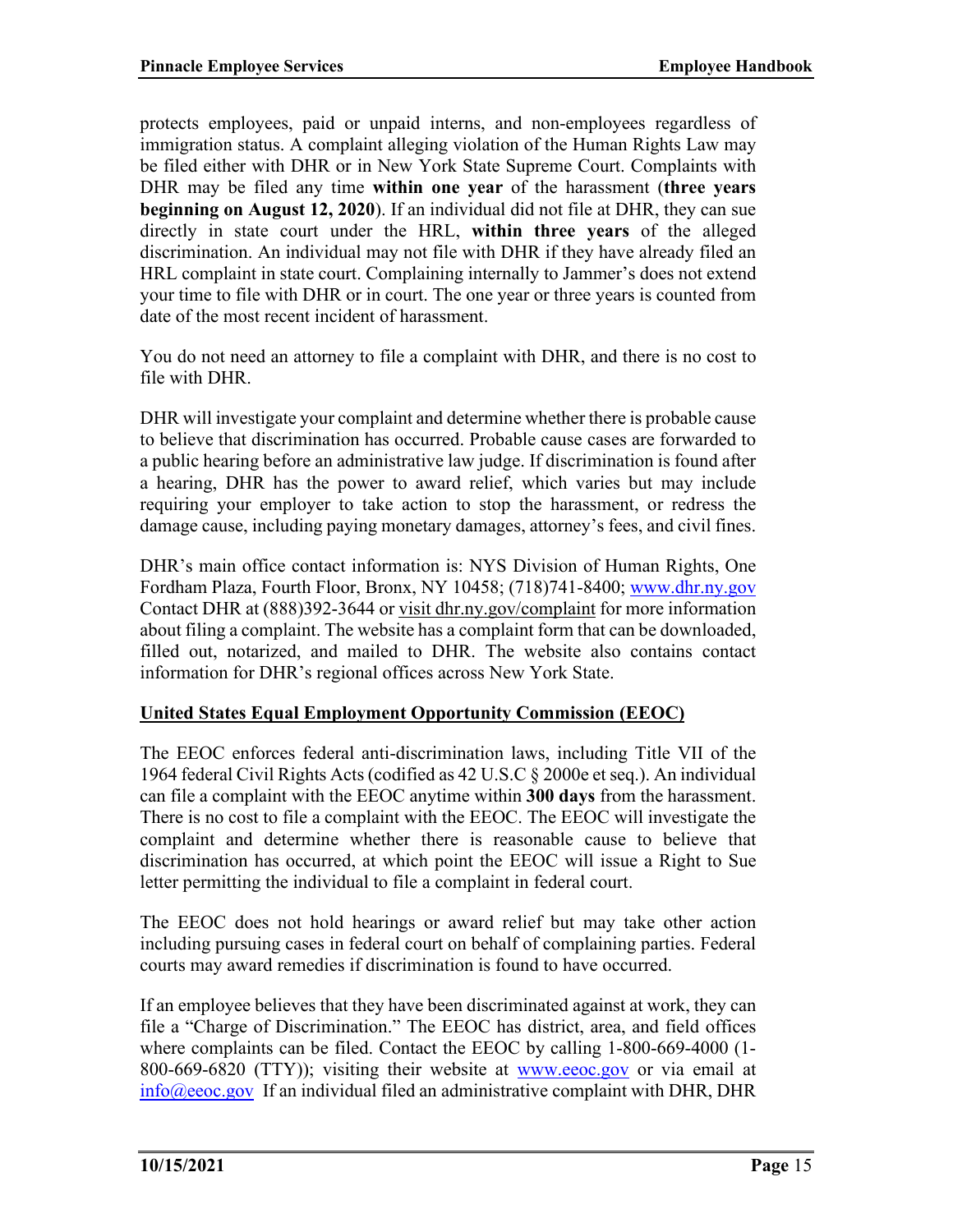will file the complaint with the EEOC to preserve the right to proceed in federal court.

## **Local Protections**

Many localities enforce laws protecting individuals from sexual harassment and discrimination. An individual should contact the county, city, or town in which they live to find out if such a law exists. For example, employees who work in New York City may file complaints of sexual harassment with the New York City Commission on Human Rights. Contact their main office at Law Enforcement Bureau of the NYC Commission of Human Rights, 40 Rector Street, 10<sup>th</sup> Floor, New York, NY; call 311 or (212)306-7450; or visit [www.nyc.gov/html/cchr/html/home/home.shtml](http://www.nyc.gov/html/cchr/html/home/home.shtml)

## **Contact the Local Police Department**

If the harassment involves physical touching, coerced physical confinement, or coerced sex acts, the conduct may constitute a crime. Contact the local police department.

## **Additional Information**

If you have any questions about this policy, please contact Heidi Lupi, Vice President of Pinnacle Employee Services at (315) 295-3883 for additional information. If you have other questions or concerns about discrimination or harassment, you may also contact Jammer's.

## **NEW YORK STATE REPRODUCTIVE HEALTH ACT**

The New York State Reproductive Health Act prohibits discrimination based on an employee's or a dependent's reproductive health decision making. PES and Jammer's are prohibited from accessing an employee's personal information regarding the employee's or the employee's dependent's reproductive health decision making, including but not limited to, the decision to use or access a particular drug, device, or medical service without the employee's prior informed affirmative written consent.

PES and Jammer's shall not:

 (a) discriminate nor take any retaliatory personnel action against an employee with respect to compensation, terms, conditions, or privileges of employment because of or on the basis of the employee's or dependent's reproductive health decision making, including, but not limited to, a decision to use or access a particular drug, device or medical service; or

 (b) require an employee to sign a waiver or other document which purports to deny an employee the right to make their own reproductive health care decisions, including use of a particular drug, device, or medical service.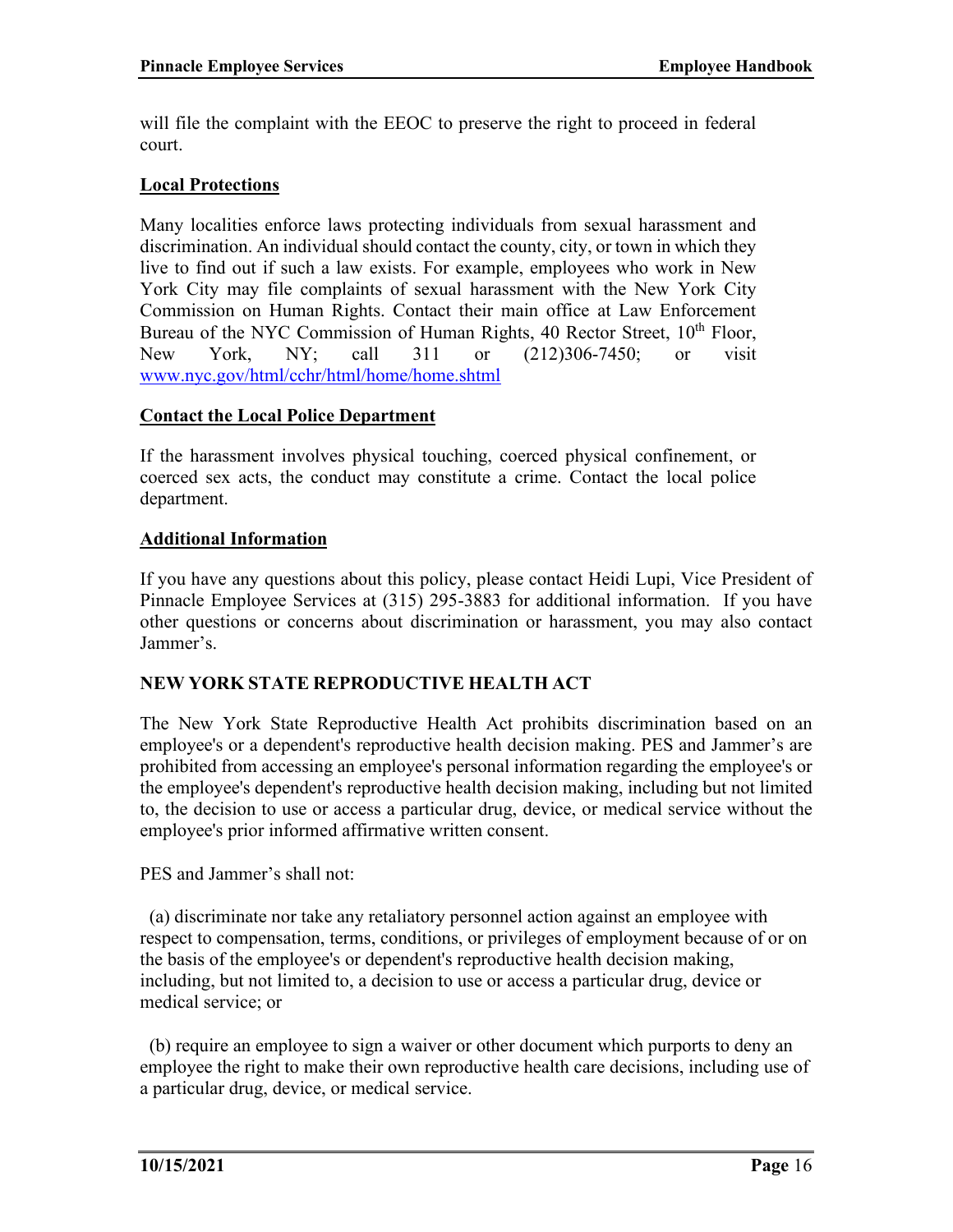An employee may bring a civil action in any court of competent jurisdiction against PES and Jammer's alleging to have violated the provisions of this section. In any civil action alleging a violation of this section, the court may:

 (a) award damages, including, but not limited to, back pay, benefits and reasonable attorneys' fees and costs incurred to a prevailing plaintiff;

 (b) afford injunctive relief against any employer that commits or proposes to commit a violation of the provisions of this section;

(c) order reinstatement; and/or

 (d) award liquidated damages equal to one hundred percent of the award for damages pursuant to paragraph (a) of this subdivision unless an employer proves a good faith basis to believe that its actions in violation of this section were in compliance with the law.

Nothing in this section shall be construed to limit any rights of an employee provided through any other provision of law, common law or collective bargaining unit. Any act of retaliation for an employee exercising any rights granted under this section shall subject PES and Jammer's to separate civil penalties under this section. For the purposes of this section, retaliation or retaliatory personnel action shall mean discharging, suspending, demoting, or otherwise penalizing an employee for:

 (a) making or threatening to make, a complaint to an employer, co-worker, or to a public body, that rights guaranteed under this section have been violated;

(b) causing to be instituted any proceeding under or related to this section; or

 (c) providing information to, or testifying before, any public body conducting an investigation, hearing, or inquiry into any such violation of a law, rule, or regulation by such employer.

## **OPEN DOOR COMMUNICATIONS**

We are committed to providing a positive environment that will enable our employees to achieve their professional goals. Our policy is to treat each employee as an individual, but at the same time to encourage employees to work together as a team.

To this end, we are constantly striving to maintain strong communications between management and employees so that problems regarding working conditions and procedures can be freely discussed and satisfactorily resolved.

Bring your concerns to the attention of your supervisor. If you do not feel comfortable with your supervisor or you do not receive an adequate response, please discuss the situation with a member of management at PES and Jammer's.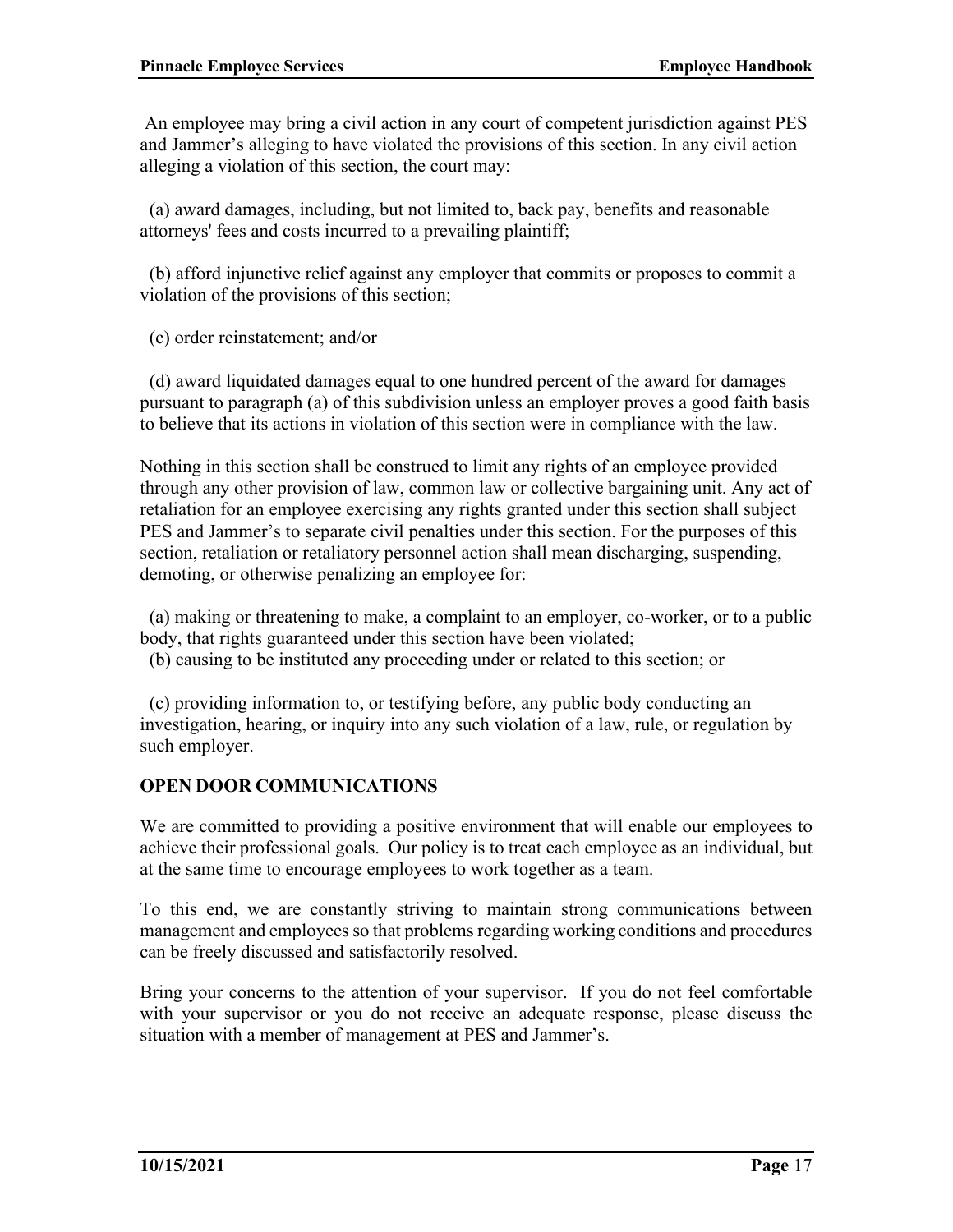Our door is always open. We believe that discussing issues directly with one another will enable us to maintain the spirit of cooperation that has contributed to our continued success over the years.

## **CONFLICT OF INTEREST**

It is PES and Jammer's policy that employees shall not have any direct or indirect financial interest in or personal business relationships with any firm or person that does business with PES and Jammer's, nor shall employees engage in any other activity that would conflict with the interests of PES and Jammer's.

## **SUBSTANCE ABUSE POLICY**

It is the policy of PES and Jammer's to provide our employees with a safe and healthy workplace. In order to do so, the following policies will be strictly enforced.

- $\triangleright$  Employees are prohibited from being under the influence of alcohol or drugs while on premises during working hours.
- > The sale, possession, transfer, or purchase of illegal drugs on company property or while performing company business is strictly prohibited. Such actions will be reported to the appropriate law enforcement officials.
- $\triangleright$  The use, sale, or possession of an illegal drug, alcohol, or controlled substance while on duty may result in discharge.
- $\triangleright$  Prescription drugs may only be brought on company property and used by the person to whom they are prescribed. Such drugs must be used only in the manner, combination, and quantity prescribed.
- $\triangleright$  Employee who wishes to drink alcoholic beverages in the Restaurant must do so outside of working hours and at a time when the employee is not wearing clothing with Jammer's name on it.
- $\triangleright$  Employees who are under the age of 21 are prohibited from drinking alcohol on the premises at any time.
- $\triangleright$  Employees are prohibited from being under the influence of alcohol or drugs while on premises during working hours.
- $\triangleright$  If a customer offers an employee any illicit drugs, alcohol, or other intoxicants while during working hours, employees are required to politely decline the offer.
- $\triangleright$  Employees are expected to show up to work in an appropriate mental and physical condition ready and willing to work

All employees who are not federally regulated may, smoke or ingest cannabis outside of work hours. However, you must be off Jammer's premises, including Jammer's vehicles, equipment, and/or other property. Employees forfeit their protections if they smoke or ingest any form of marijuana during work hours, on Jammer's premises, or while using company vehicles and/or equipment. If an employee does not follow the new regulations on where and when they can smoke or ingest cannabis, they will be subject to immediate termination.

Jammer's may take action against employees when the employee is "impaired" by the use of cannabis, to include the employee displays specific symptoms of being impaired while working, that decreases or lessens the employee's performance of duties outlined in their job descriptions, or that the symptoms interfere with Jammer's obligation to provide a safe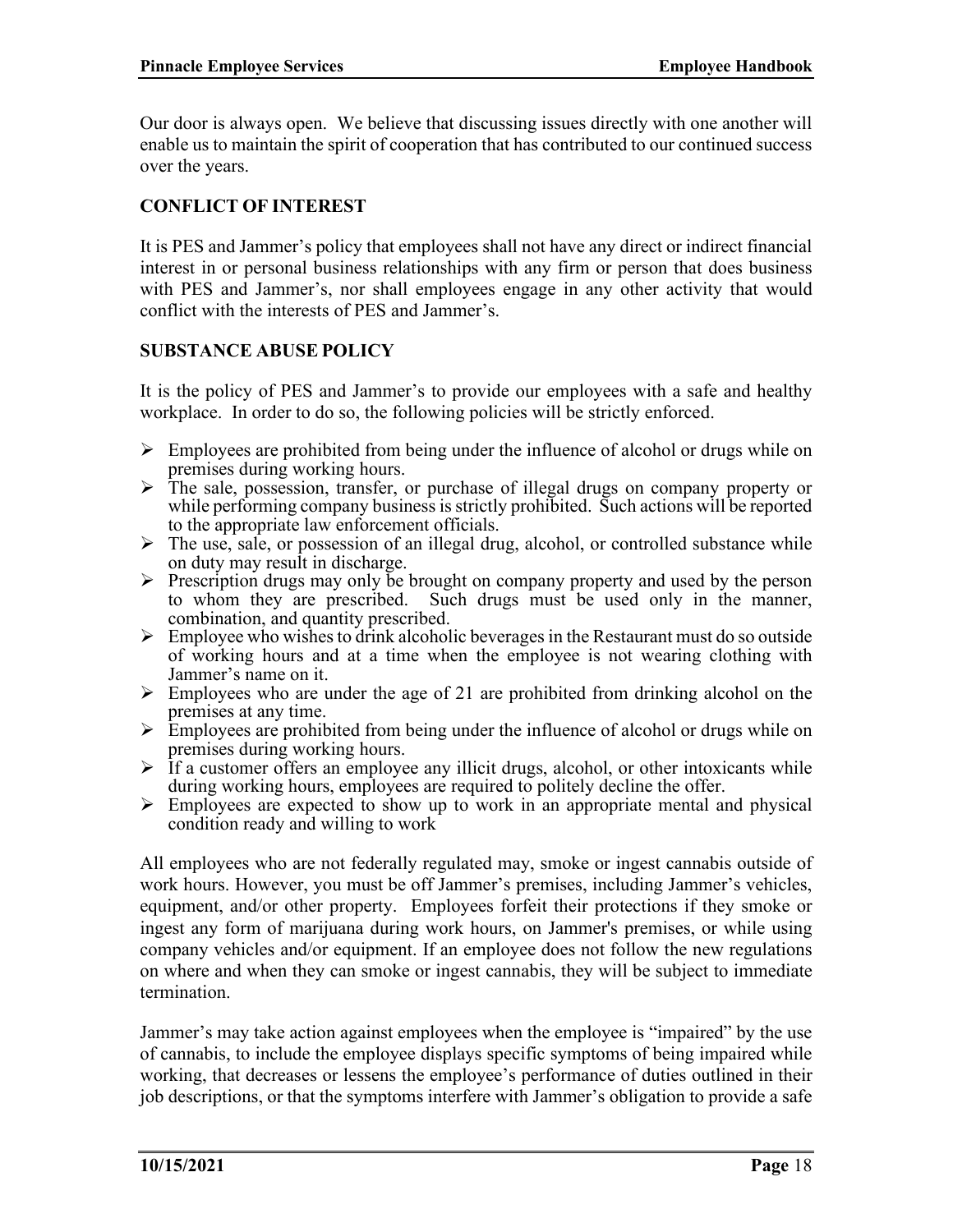and healthy workplace, free from recognized hazards, as required by the state and federal occupational safety and health law.

Failure to adhere to these policies may result in immediate discharge.

## **SMOKING**

In consideration of our employees' health and to ensure the safety of our work environment as well as to comply with State law, smoking is permitted only in designated areas outside the building. This includes Electronic Cigarettes or any other type of vapor producing products.

Employees who smoke will be allowed to leave the building at times to be determined by your supervisor. Employees who smoke outside the building are required to dispose of smoking materials in the containers provided.

Smoking is prohibited in the workplace.

## **RIGHT TO KNOW**

You have the right to know about any hazardous substances that you might use or encounter on the job. We maintain Safety Data Sheets (SDS) for each potentially hazardous chemical used in our workplace which can be found in the on-site supervisor's office.

If you are unable to locate a SDS for a particular substance, please ask the general office of PES and Jammer's for further information.

#### **SAFETY**

Safety is everyone's responsibility. Please take precautions to use materials and equipment with care and do your part to keep the work site free from hazards. Safety rules are distributed or posted and will be strictly enforced.

Every accident or injury that occurs during working hours, however minor, must be reported immediately to your onsite supervisor or Jammer's. If he or she is unavailable, contact PES at (315) 295-3881.

## **CELL PHONE POLICY**

While at work employees must exercise the same discretion in using personal cell phones as for the use of Company phones. Personal calls during working time, regardless of the phone used can interfere with employee productivity and be distracting to others. Cell phones are not to be carried on the job during working time without specific permission from management who will keep supervisors regularly informed of this permission. Employees will inform their supervisor of the need to carry a phone who in turn will set up a meeting with management to discuss with the employee a need to have a cell phone on the job. Permission for use will be granted / denied on a case-by-case basis. All employees are asked to make personal calls during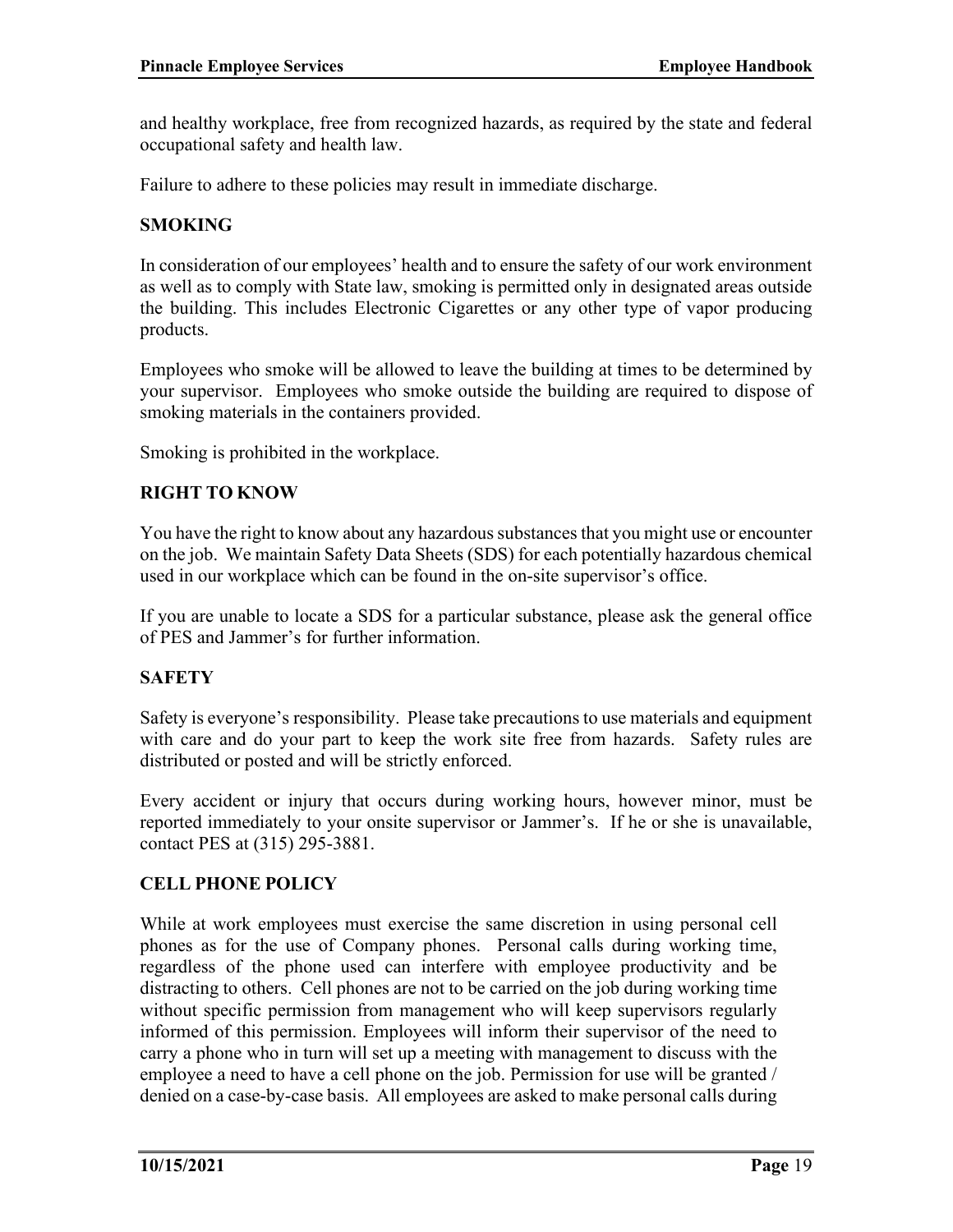breaks and meal periods and to ensure that friends and family members are aware of this policy. The Company will not be liable for the loss of personal cell phones brought into the workplace. Employees are not authorized to use personal cell phones in place of Company provided beepers and radios.

## **PERSONAL USE OF COMPANY-PROVIDED CELL PHONES, BEEPERS AND RADIOS**

Where job or business needs demand immediate employee access, a business cell phone, beeper and/or two-way radio may be issued. For business and tax reasons the personal use of such equipment is not permitted. Phone records may be audited for compliance. If an employee experiences a personal emergency that requires use of the business cell phone, they are required to report this to their supervisor. Failure to report such use may result in disciplinary action up to and including termination. Employees in possession of Company equipment such as cell phones, beepers and radios are expected to protect the equipment from loss, damage, or theft. Upon resignation or termination of employment, or at any time upon request, the employee must return the equipment.

## **CELL PHONES AND DRIVING**

Employees whose job responsibilities include driving and who must use a cell phone for business use are expected to refrain from using their phone while driving. Allow voice mail or your passenger to handle calls when possible. Safety must come before all other concerns. Regardless of the circumstances, including slow or stopped traffic, employees are strongly encouraged to pull off to the side of the road and safely stop the vehicle before placing or accepting a call.

#### **If acceptance of a call is unavoidable and pulling over is not a safe option,**

Use hands-free devices; use the voice-activated or "speed dial" feature; keep the call short; do not take notes, text message or e-mail while driving; refrain from discussion of complicated or emotional issues; and keep eyes and attention on the road and both hands free to operate the vehicle.

#### **Special care should be taken in situations.**

When there is moderate to heavy traffic; inclement weather; or driving in an unfamiliar area.

In situations where employees drive and accept phone calls, state law, as well as this policy, requires the use of "hands-free" equipment. Under no circumstances are employees allowed to place themselves at risk to fulfill business needs. Employees who are charged with traffic violations resulting from the use of their phone while driving will be solely responsible for all liabilities that result from such actions. Violations of this policy will be subject to discipline, including termination.

## **Special Responsibilities for Managerial Staff**

As with any policy, management staff is expected to serve as role models for proper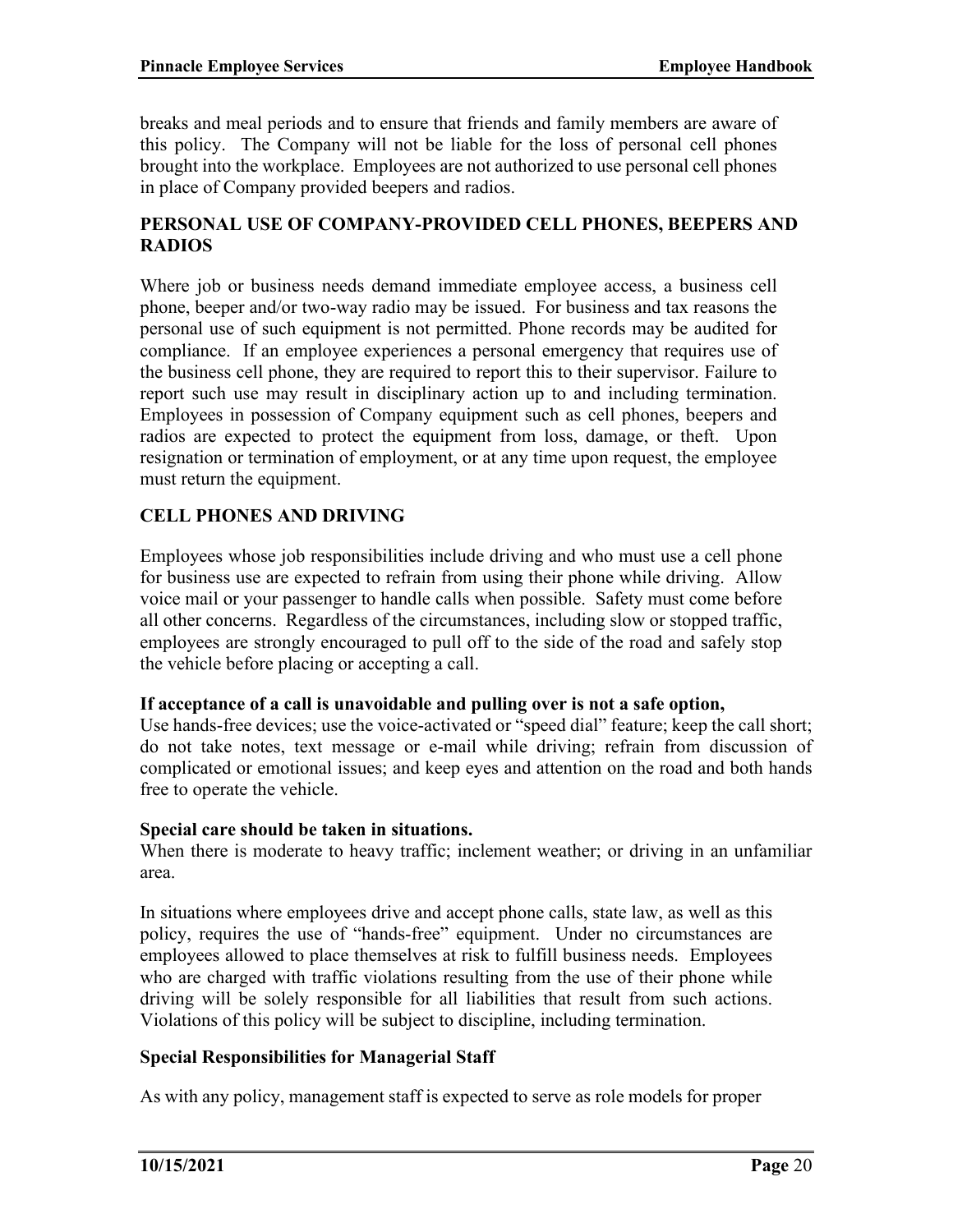compliance with the provisions above and are encouraged to regularly remind employees of their responsibilities in complying with this policy.

#### **YOUR PERSONNEL FILE**

You are responsible for notifying PES's Central Office of any changes in name, address, telephone number, marital status, number of dependents, or any other information in your employment records. Incomplete or outdated information may result in incorrect taxes being withheld from your paycheck, interrupted benefits for you and your family, and difficulty in notifying the appropriate person in the event of an emergency.

Personnel files are the property of PES and access to the information they contain is restricted. Only those officials and representatives of PES who have a legitimate reason to review information in a file are permitted to do so. Any employee who wishes to review his or her personnel file should contact Pinnacle Employee Services main office in advance to arrange for an appointment.

## **EMPLOYMENT APPLICATIONS**

PES and Jammer's rely on the accuracy of the information on your employment application and other information you provide throughout the hiring process and during the course of your employment. Any misrepresentation, falsification, or significant omission in any of this information may result in a decision to disqualify you as a candidate for employment or, if you have already been hired, to terminate your employment.

## **VIOLENCE IN OUR WORKPLACE**

PES and Jammer's are committed to providing a workplace for our employees that is healthy and safe. PES will not tolerate acts or threatened acts of violence by employees or non-employees in our facilities, on our property or on Jammer's property.

Employees and non-employees are prohibited from bringing guns or other weapons onto our property, including, but not limited to, weapons in vehicles in the parking lots. Violations of this policy will subject employees to discipline up to and including termination. If a non-employee enters our workplace carrying a weapon the authorities will be called immediately.

Other examples of prohibited conduct include, but are not limited to, striking, or attacking another employee or verbally or physically threatening an employee with bodily harm. Any employee who has been a victim of workplace violence or is aware of such conduct between other employees should immediately report it to your onsite supervisor or management at PES.

All reports will be promptly investigated, and appropriate action will be taken. Employees will not be subject to discipline or retaliation of any form by management or fellow employees for reporting actual or potentially violent situations.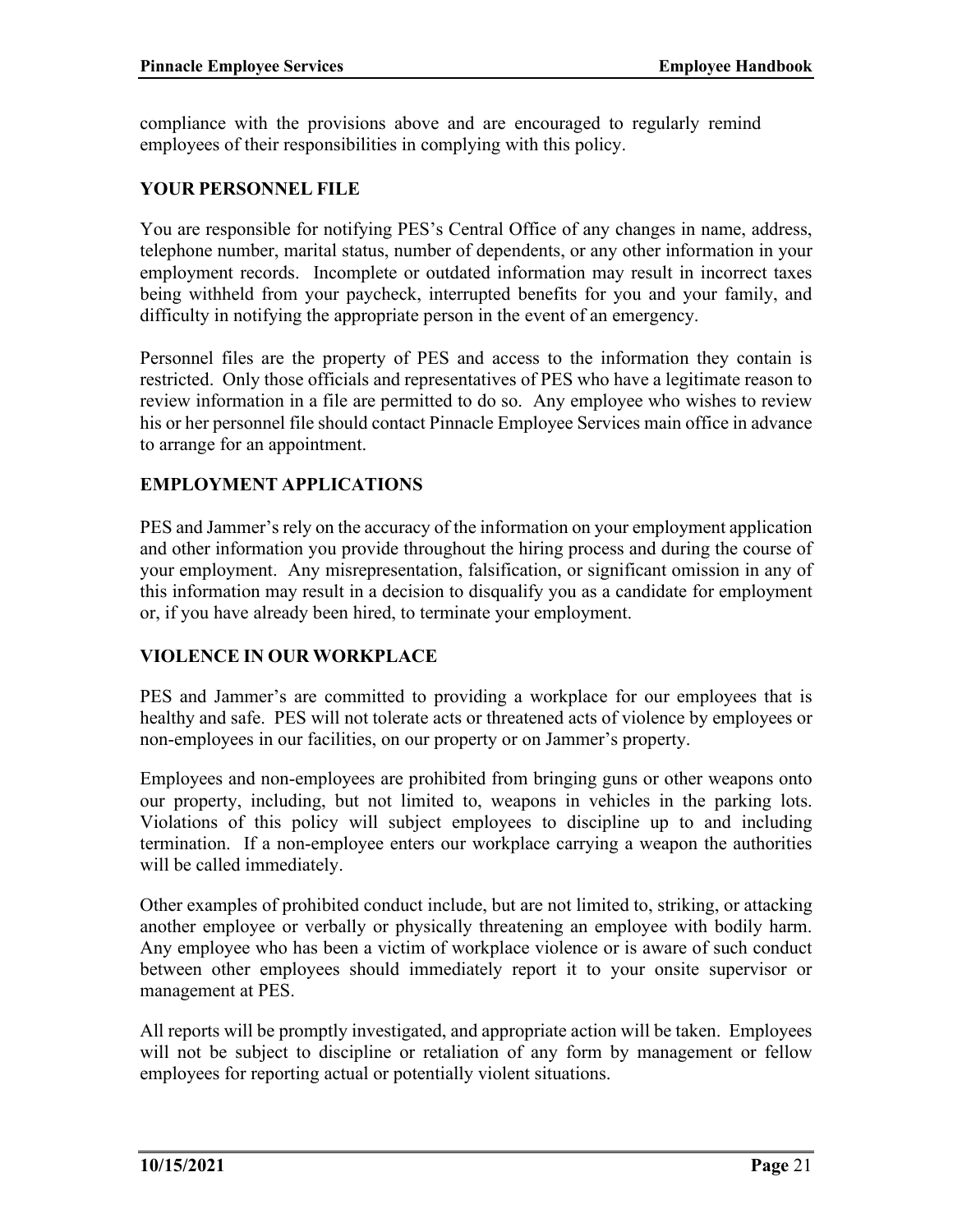## **Employment and Pay**

## **EMPLOYMENT CATEGORIES**

It is PES's intent to define employment classifications clearly so that each employee understands his/her employment status and benefit eligibility.

Every position is designated as exempt or nonexempt pursuant to federal and state wage and hour laws. Nonexempt employees are entitled to overtime pay under the specific provisions of these laws. Exempt employees are excluded from such overtime pay requirements.

PES and Jammer's have established the following employment categories:

| Full-time regular:    | Employees who regularly work at least 40<br>hours per week.                                                                    |
|-----------------------|--------------------------------------------------------------------------------------------------------------------------------|
| Part-time regular:    | Employees who regularly work at least 20<br>hours per week but fewer than 40 hours per<br>week.                                |
| Part-time occasional: | Employees who work on an intermittent<br>and/or unpredictable basis                                                            |
| Seasonal:             | Employees who may work on a full- or part-<br>time basis for a specific period of time not to<br>exceed six consecutive months |

## **PAYDAYS**

The final page of this handbook contains information regarding the normal hours of work, the pay period and pay date at the subscriber where you work. If you are unable to pick up your paycheck, we will release it to a relative provided s/he has a written release from you, and you have called the office to make such arrangements.

Lost paychecks will be replaced after it can be verified with the bank that the check has not been cashed and a stop payment can be placed on the lost check. Advances will not be issued to any employee, nor will we release a paycheck before the regular payday without written release from the subscriber.

Any salary figures provided to an employee in annual or monthly terms are stated for the sake of convenience or to facilitate comparisons and are not intended and do not create an employment contract for any specific period of time.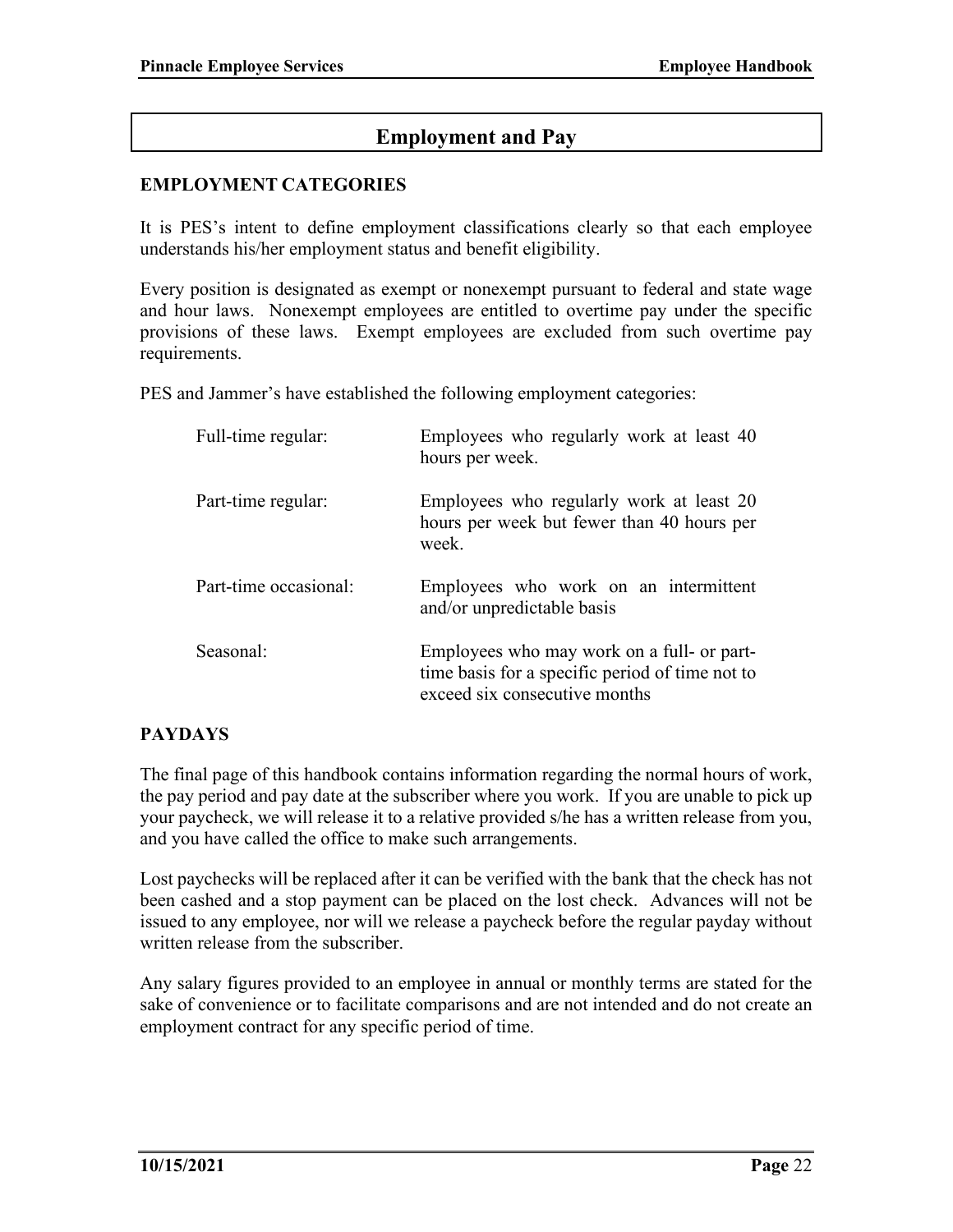## **WAGE DEDUCTION AND COMPLAINT POLICY**

PES is committed to complying with the Fair Labor Standards Act as well as all state wage and hour laws. PES will, at all times, make a good faith effort to comply with all rules and regulations prohibiting improper pay deductions. Non-exempt employees will be paid overtime in accordance with state and federal law. The salary of exempt employees, however, is intended to compensate for all hours worked.

If you are an exempt employee and you feel that you have not been paid on a salaried basis or that improper deductions have been made from your pay, please report that fact to your immediate supervisor. If you are uncomfortable speaking with your supervisor, please bring your concerns to Pinnacle Employee Services or to another member of the senior management team.

No employee will be retaliated against for making an inquiry or report of an improper payment or wage deduction.

PES will promptly investigate your claim and, if any improper deductions have been made, will refund the deductions, and take appropriate steps to ensure future compliance.

## **OVERTIME WORK**

Many of our subscribers require overtime (over 40 hours a week) work in order to meet their client needs. However, no overtime should be worked without prior authorization of management. You will be paid for any additional hours beyond the basic workweek, in accordance with laws concerning labor practices of the Federal and State Labor authorities. Working overtime when required is a condition for continued employment. Exceptions to this policy are at the sole discretion of management. Your onsite supervisor reserves the right to require written verification before deciding to release you from necessary over time.

## **TIME CLOCKS**

Employees must accurately clock in and out on the time clocks for their shift. Employees will clock each shift showing the time you begin work, the time you leave for and return from lunch, and the time you quit work for the day. This will be done in the time clock system, and this is the record from which you will be paid. All overtime must be authorized by management.

## **PERFORMANCE APPRAISALS**

The performance of all employees is evaluated on an on-going basis. On site supervisors and employees are strongly encouraged to discuss job performance on an informal day-today basis. In addition, written performance appraisals may be conducted periodically to provide a written record of your performance. The written appraisal will provide an opportunity to discuss job performance, identify and correct weaknesses, and provide your on-site supervisor with an opportunity to recognize and encourage your strengths.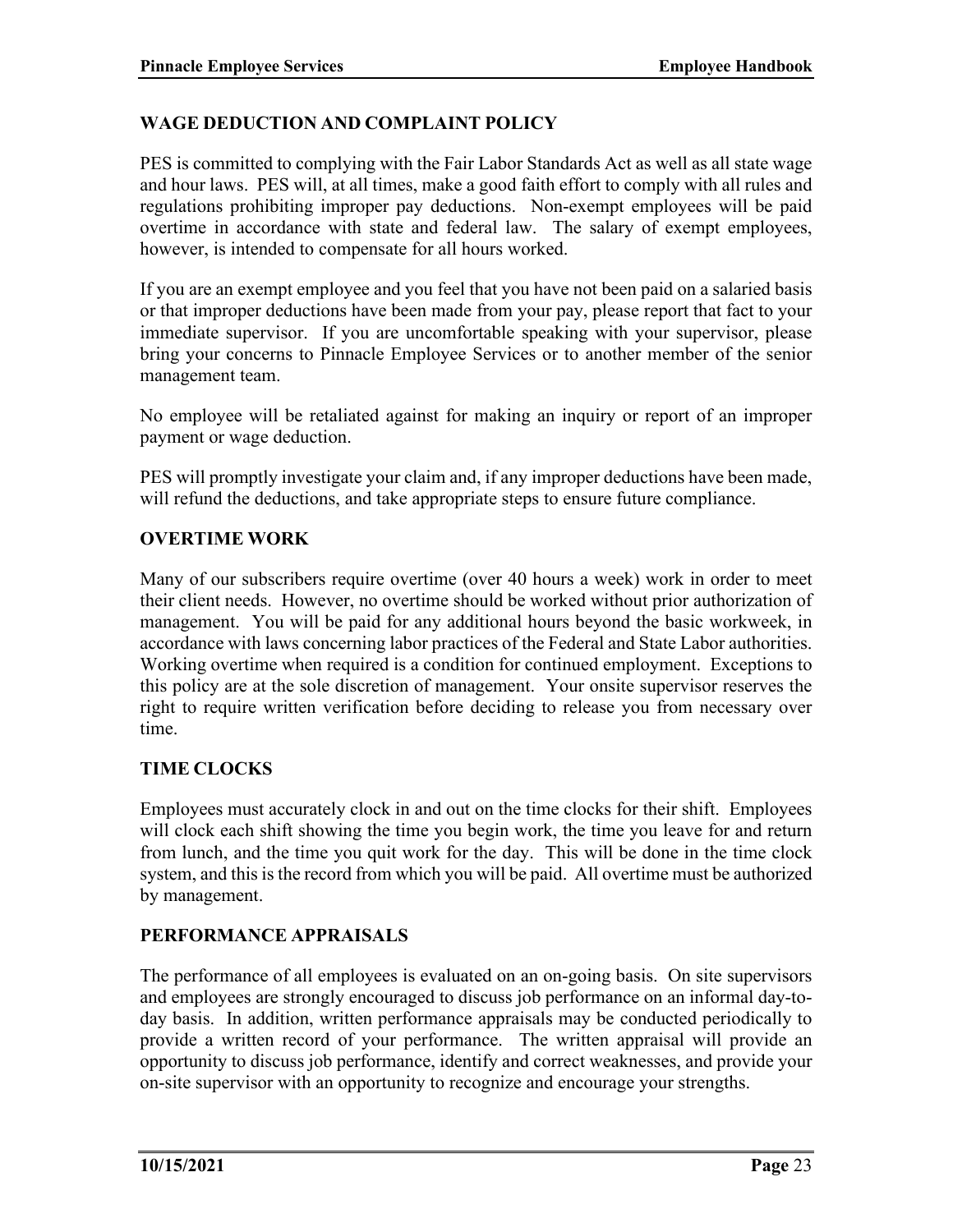## **Conduct and Discipline**

#### **DISCIPLINE**

Disciplinary action will be taken when company policies, procedures, or work rules are violated. Such actions may include but are not limited to verbal warnings, written warnings, suspension, or immediate discharge. Jammer's may impose an unpaid disciplinary suspension for one or more full days for serious misconduct. This practice applies to all employees, whether exempt or non-exempt. Disciplinary action will depend in part on the nature of the violation and on the employee's work record.

## **EMPLOYEE CONDUCT AND WORK RULES**

Reasonable rules of conduct are necessary for the orderly, efficient, and safe operation of business. The list below is meant to serve as a guideline for identifying conduct that will result in disciplinary action. It should be noted that many of these standards of conduct are clarified in greater detail in the appropriate section of this employee handbook.

This list is not intended to be all inclusive. Management reserves the right to modify work rules and regulations or to establish different or additional rules or regulations as it deems appropriate and necessary at any time.

The following conduct may result in immediate discharge:

- 1. Disclosing or making available to unauthorized persons any confidential or proprietary information
- 2. Fighting or disorderly conduct
- 3. Gambling on company premises
- 4. Harassing, interfering with, or refusing to cooperate with coworkers in the performance of their duties
- 5. Tampering, altering, or falsifying time records, or recording time on another employee's timecard
- 6. Acts of dishonesty or theft
- 7. Damaging machinery or equipment, wasting materials, or defacing company property
- 8. Failure to adhere to company policies regarding harassment, alcohol and drug abuse, smoking, and safety

The following conduct will result in disciplinary action, up to and including immediate termination, depending on the seriousness of the offense under the facts and circumstances as determined by management:

- 1. Repeated absences or tardiness
- 2. Failure to follow work rules or procedures
- 3. Failure to complete assigned work in a timely manner
- 4. Wasting time, loafing, loitering
- 5. Leaving the work area during working hours without permission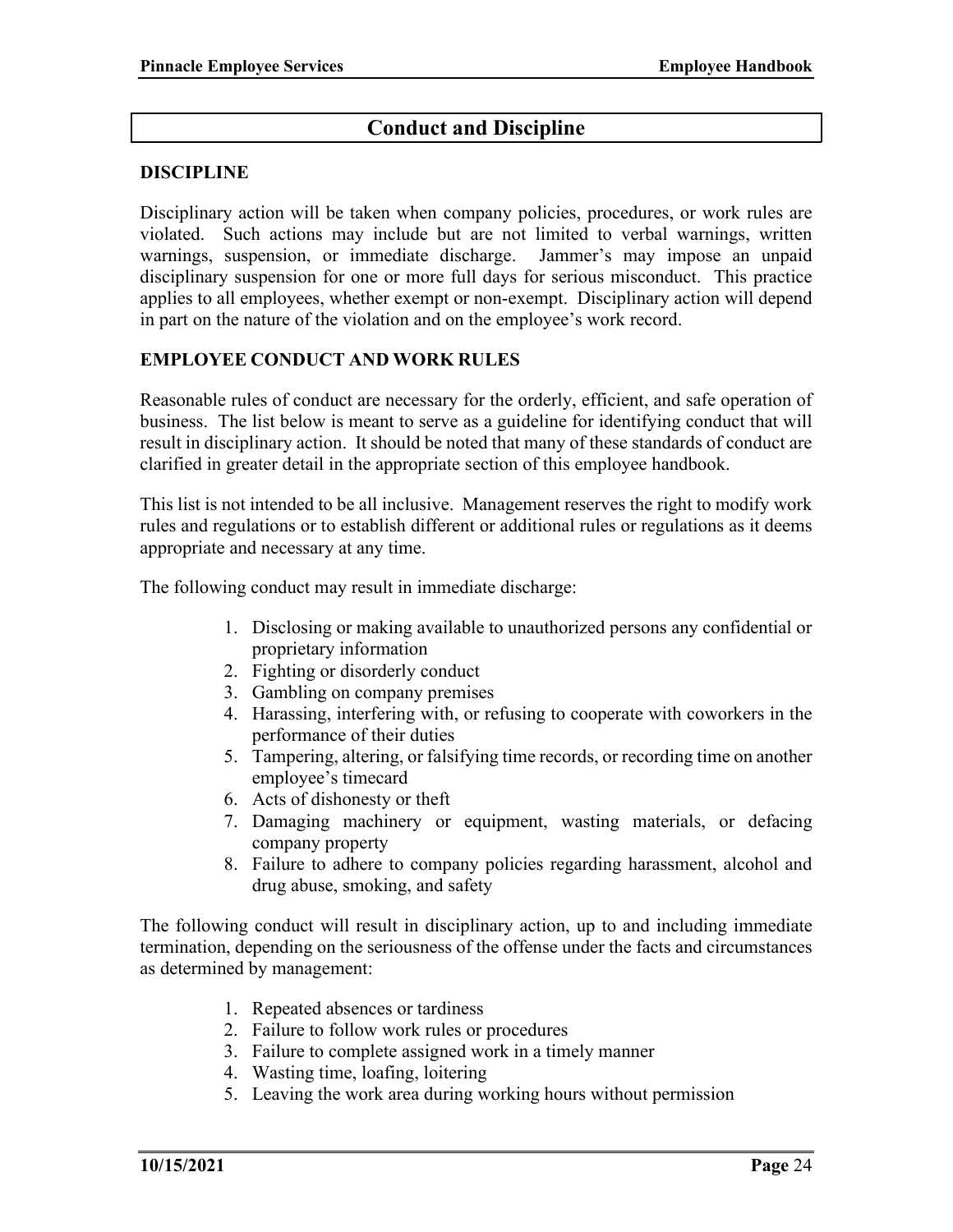- 6. Negligence or carelessness
- 7. Unauthorized or improper use of property or machinery, including company telephones
- 8. Abuse of break or meal period privileges
- 9. Refusal to accept assigned overtime
- 10. Unsatisfactory work performance
- 11. Rude, abusive, or obscene language or conduct on company property
- 12. Actions that result in complaints from customers, suppliers, or manufacturers and that affect Jammer's reputation or business
- 13. Insubordination or refusal to follow a supervisor's instructions or to perform assigned work

Depending on the nature of an offense, discussions will often be held between the supervisor and the employee in order to give the employee an opportunity to correct the situation before it becomes necessary for management to issue a written warning. These discussions will be documented and become part of the employee's record.

A written warning notice becomes part of an employee's record and will be taken into consideration when evaluating an employee's performance for purposes of promotion, transfer, future disciplinary action, and continued employment.

## **DRESS**

Each employee is expected to dress appropriately for the job. Your on-site supervisor will offer guidance as to proper attire for your job and may establish special requirements for reasons of safety or public contact. Failure to observe standards of dress will result in disciplinary action. Some of our subscribers are required to adhere to special requirements of OSHA or the Board of Health.

The appropriate dress for the subscriber where you work can be found in the final pages of this handbook.

## **PROPERTY REMOVAL**

All materials and equipment issued to you for the performance of your job are considered the property of Jammer's. They are not to be removed from the premises without the written permission of Jammer's.

Removal of any property without permission shall be considered a violation of this policy and will be considered reason for disciplinary action and may result in termination of employment.

## **ATTENDANCE AND PUNCTUALITY**

No call - No show means that you have not called in or shown up for your scheduled work shift. No call - No show is construed as job abandonment and will result in immediate termination. No written warning required.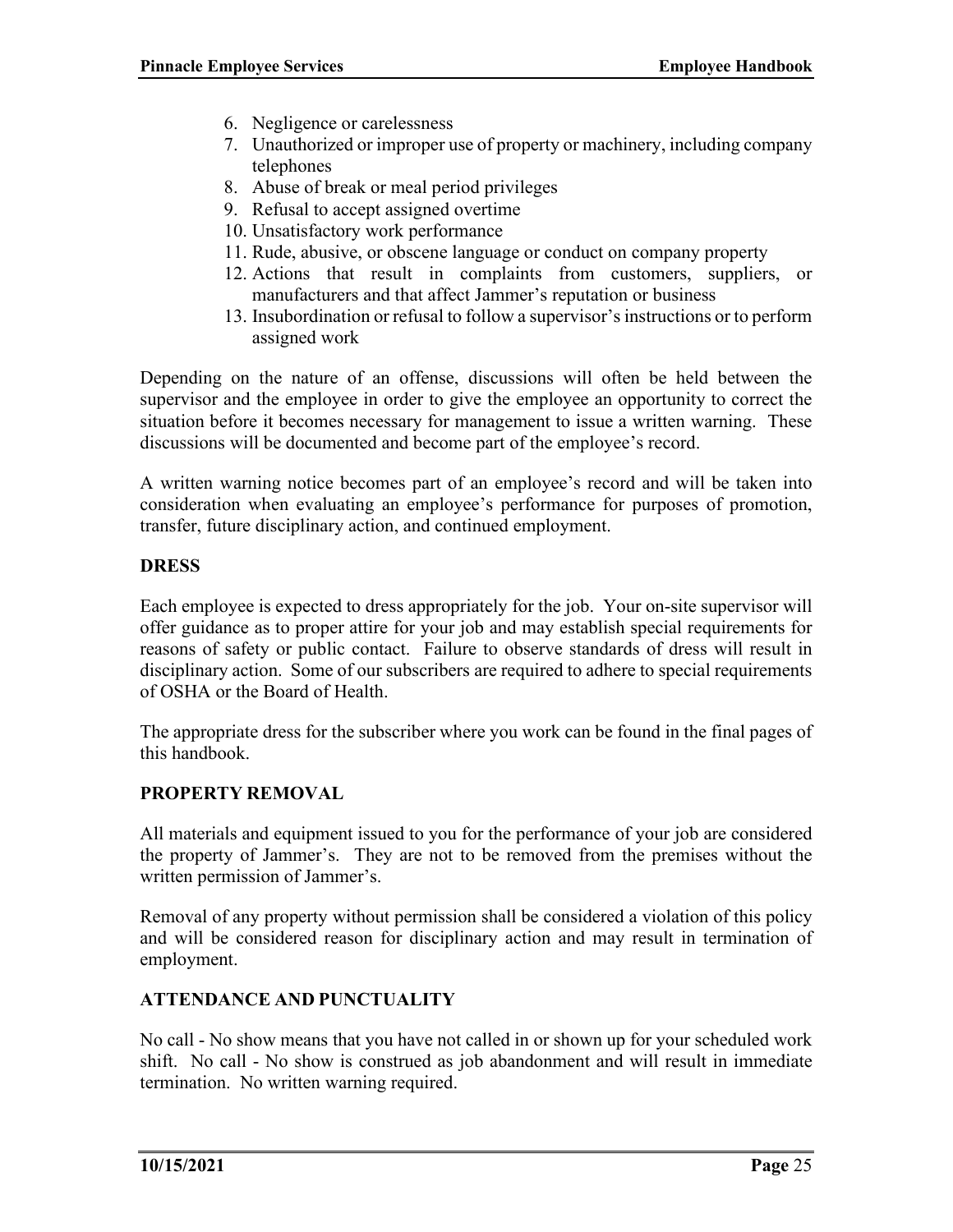In order to effectively serve our subscribers, it is important that you come to work on time each day. In the event that illness or injury prevents you from coming in, it is your responsibility to personally notify your immediate on-site supervisor each day at least 30 minutes prior to your scheduled shift. If your on-site supervisor is unavailable, you must contact Jammer's main office directly.

If you are going to be late, you must personally notify your immediate on-site supervisor BEFORE your scheduled starting time. State the reason for your lateness and your expected time of arrival. If your on-site supervisor is unavailable, you must contact Jammer's main office directly.

In the case of repeated absences and/or tardiness, you may be required to submit evidence verifying the reason for your absence. If requested, failure to provide substantiation of the reason for your absence after three (3) consecutive days could result in discharge.

## **ELECTRONIC COMMUNICATIONS POLICY**

PES and Jammer's believe that no information should be accumulated or used in the workplace that does not have a clear business or management purpose; that no information should be collected and maintained that is not carefully checked for accuracy; and that no information should be released to anyone without a clear need for that party to know the information.

Jammer's reserves the right to enter, search, and monitor the computer files, E-mail, and voice mail of any employee, without advance notice, for business purposes such as investigating theft, disclosure of confidential business or propriety information, or personal abuse of the systems.

Use of computer facilities for personal reasons during work hours, without permission from a department manager, is strictly prohibited. All computer pass codes must be made available upon request of management.

#### Internet Code of Conduct

Access to the Internet has been provided to staff members for the benefit of the organization and its subscribers. It allows staff members to connect to information sources around the world. Every staff member has a responsibility to maintain and enhance Jammer's public image, and to use the Internet in a productive manner. To ensure that all staff members are responsible productive Internet users and are protecting Jammer's public image, the following guidelines have been established for using the Internet.

## Acceptable Uses of the Internet

Staff members accessing the Internet are representing PES and Jammer's. During working time, all communications should be for professional reasons. Staff members are responsible for seeing that the Internet is used in an effective, ethical, and lawful manner. Internet Relay Chat channels may be used to conduct official company business, or to gain technical or analytical advice. Databases may be accessed for information as needed.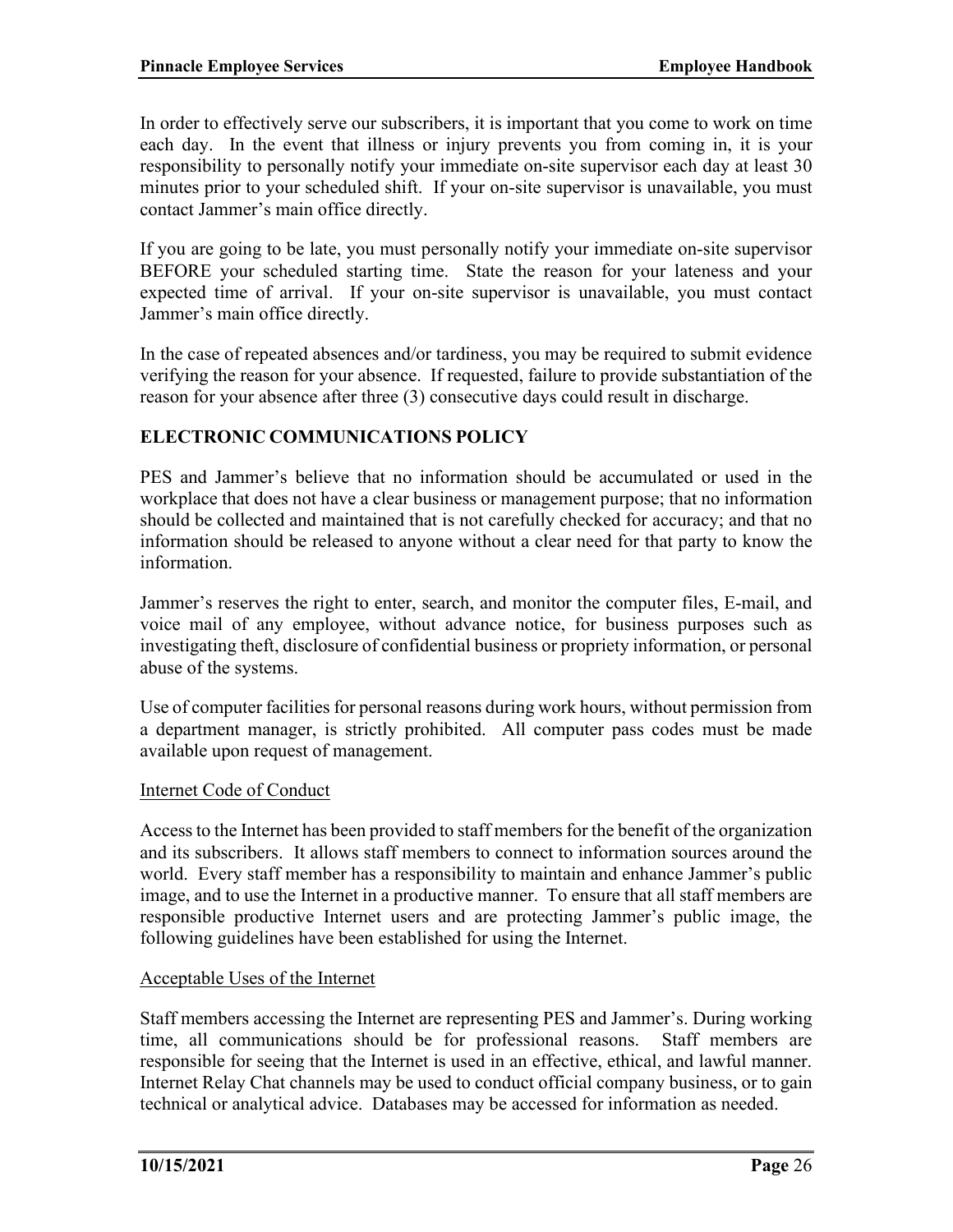## Unacceptable Uses of the Internet

During working time, the Internet should not be used for personal use or advancement of individual views. Solicitation of non-company business, or any use of the Internet for personal use is strictly prohibited. Use of the Internet must not disrupt the operation of the network or the networks of other users. It must not interfere with your productivity. Transmission of harassing, discriminating or objectionable e-mails or files is strictly prohibited. Access to non-business related, obscene or offensive sites is strictly prohibited.

## Communications

Each staff member is responsible for the content of all text, audio, or images that they place or send over the Internet. Fraudulent, harassing, or obscene messages are prohibited. All messages communicated on the Internet should have your name attached. No messages will be transmitted under an assumed name. Users may not attempt to obscure the origin of any message. Information published on the Internet should not violate or infringe upon the rights of others. No abusive, profane, or offensive language is to be transmitted through the system. Staff members who wish to express personal opinions on the Internet are encouraged to obtain their own usernames on other Internet systems.

## Software

To prevent computer viruses from being transmitted through the system, there will be no unauthorized downloading of any software. All software downloads must be approved through Jammer's.

## **Security**

All messages created, sent, or retrieved over the Internet are the property of Jammer's employer and should be considered public information. Jammer's reserves the right to access and monitor all messages and files on the computer system as deemed necessary and appropriate. Internet messages are public communication and are not private. All communications including text and images can be disclosed to law enforcement or other third parties without consent of the sender or the receiver.

## Harassment

Harassment of any kind is prohibited. No messages with derogatory or inflammatory remarks about an individual or group's race, religion, national origin, physical attributes, or sexual preference will be transmitted. Violations

Violations of any guidelines listed above may result in disciplinary action, up to and including termination. If necessary, Jammer's will advise appropriate legal officials of any illegal violations.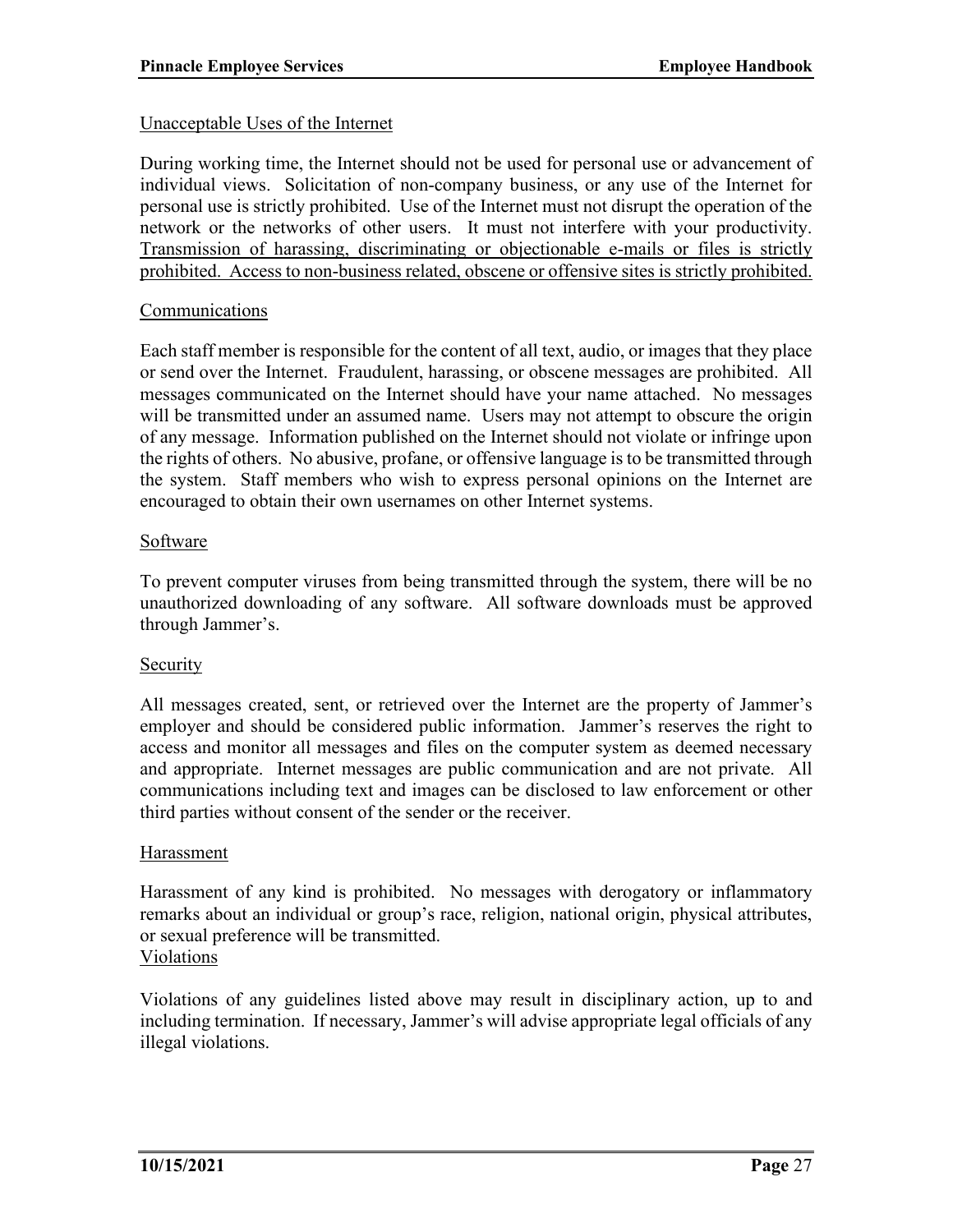## **SOCIAL MEDIA POLICY**

Jammer's understands that social media can be a fun and rewarding way to share your life and opinions with family, friends, and co-workers around the world. However, use of social media also presents certain risks and carries with its certain responsibilities. To assist you in making responsible decisions about your use of social media, we have established these guidelines for appropriate use of social media. This policy applies to all associates who work for this employer or one of its subsidiary companies in the United States.

## **GUIDELINES**

In the rapidly expanding world of electronic communication, social media can mean many things. Social media includes all means of communicating or posting information or content of any sort on the Internet, including to your own or someone else's web log or blog, journal or diary, personal web site, social networking or affinity web site, web bulletin board or a chat room, whether or not associated or affiliated with Jammer's, as well as any other form of electronic communication. The same principles and guidelines found in this employers' policies and three basic beliefs apply to your activities online. Ultimately, you are solely responsible for what you post online. Before creating online content, consider some of the risks and rewards that are involved. Keep in mind that any of your conduct that adversely affects your job performance, the performance of fellow associates or otherwise adversely affects members, customers, suppliers, people who work on behalf of Jammer's or their legitimate business interests may result in disciplinary action up to and including termination.

## **Know and follow the rules**

Carefully read these guidelines, Jammer's Employee Conduct and Work Rules Policy, the Sexual & Other Harassment Policy and ensure your postings are consistent with these policies. Inappropriate postings that may include discriminatory remarks, harassment, and threats of violence or similar inappropriate or unlawful conduct will not be tolerated and may subject you to disciplinary action up to and including termination.

## **Be respectful**

Always be fair and courteous to fellow associates, customers, members, suppliers, or people who work on behalf of Jammer's. Also, keep in mind that you are more likely to resolve work-related complaints by speaking directly with your co-workers or by utilizing our Open-Door Policy than by posting complaints to a social media outlet. Nevertheless, if you decide to post complaints or criticism, avoid using statements, photographs, video, or audio that reasonably could be viewed as malicious, obscene, threatening or intimidating, that disparage customers, members, associates, or suppliers, or that might constitute harassment or bullying. Examples of such conduct might include offensive posts meant to intentionally harm someone's reputation or posts that could contribute to a hostile work environment on the basis of race, sex, disability, religion, or any other status protected by law or company policy.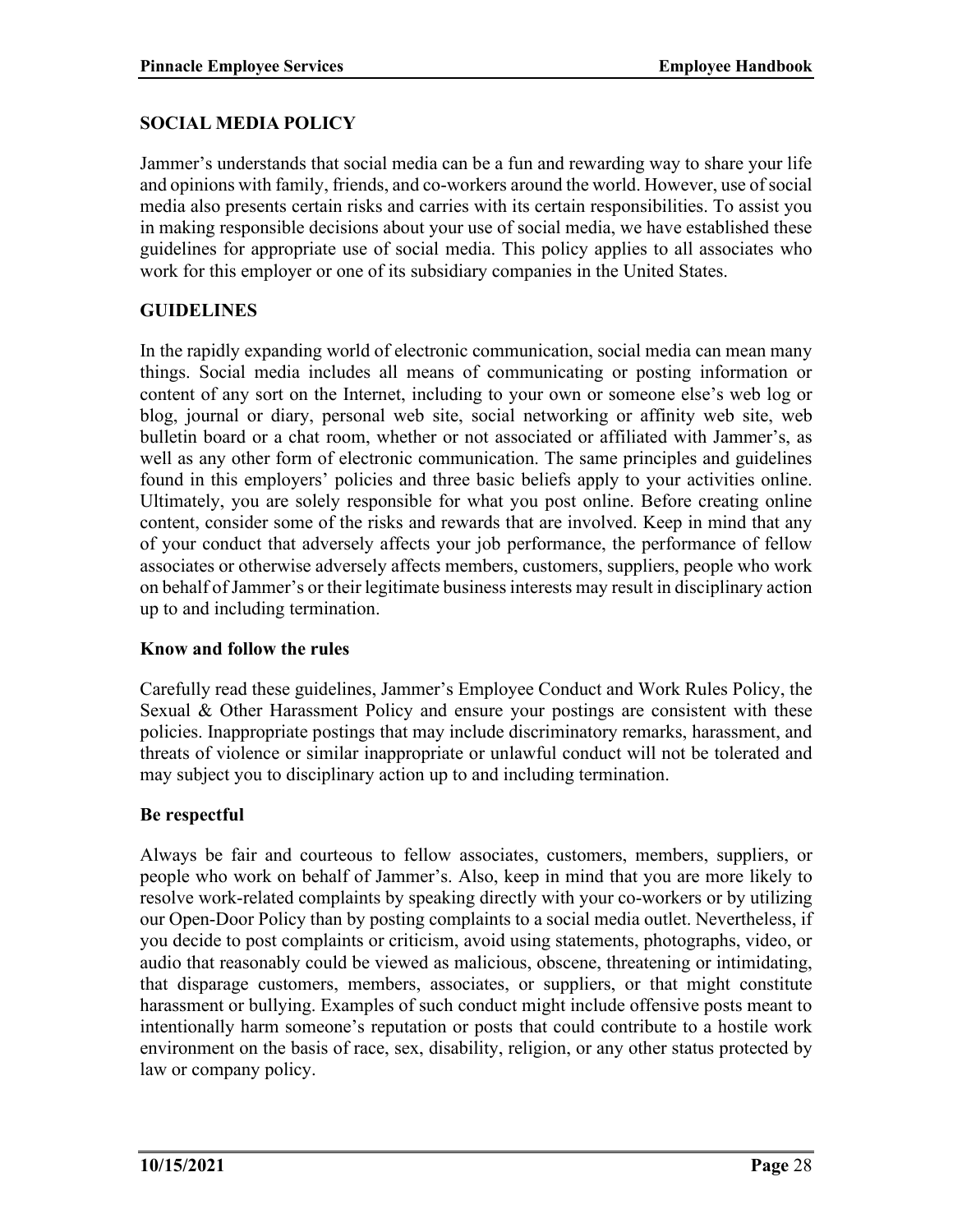#### **Be honest and accurate**

Make sure you are always honest and accurate when posting information or news, and if you make a mistake, correct it quickly. Be open about any previous posts you have altered. Remember that the Internet archives almost everything; therefore, even deleted postings can be searched. Never post any information or rumors that you know to be false about Jammer's, fellow associates, members, customers, suppliers, people working on behalf of Jammer's or competitors.

#### **Post only appropriate and respectful content**

Maintain the confidentiality of Jammer's trade secrets and private or confidential information. Trade secrets may include information regarding the development of systems, processes, products, know-how and technology. Do not post internal reports, policies, procedures, or other internal business-related confidential communications. Respect financial disclosure laws. It is illegal to communicate or give a "tip" on inside information to others so that they may buy or sell stocks or securities. Such online conduct may also violate the Insider Trading Policy. Do not create a link from your blog, website, or other social networking site to a Jammer's website without identifying yourself as an employee.

Express only your personal opinions. Never represent yourself as a spokesperson for Jammer's. If Jammer's is a subject of the content you are creating, be clear and open about the fact that you are an associate and make it clear that your views do not represent those of Jammer's, fellow associates, members, customers, suppliers, or people working on behalf of Jammer's. If you do publish a blog or post online related to the work you do or subjects associated with Jammer's, make it clear that you are not speaking on behalf of them. It is best to include a disclaimer such as "The postings on this site are my own and do not necessarily reflect the views of Jammer's."

#### **Using social media at work**

Refrain from using social media while on work time or on equipment we provide unless it is work-related as authorized by your manager or consistent with the Company Equipment Policy.

## **Retaliation is prohibited**

Jammer's prohibits taking negative action against any associate for reporting a possible deviation from this policy or for cooperating in an investigation. Any associate who retaliates against another associate for reporting a possible deviation from this policy or for cooperating in an investigation will be subject to disciplinary action, up to and including termination.

## **RESPONSIBILITY FOR OTHER PROCEDURAL STANDARDS**

While this employee handbook describes the personnel policies and practices of PES and Jammer's, employees are also responsible for adhering to the operational and procedural standards of their respective jobs and departments, whether these policies are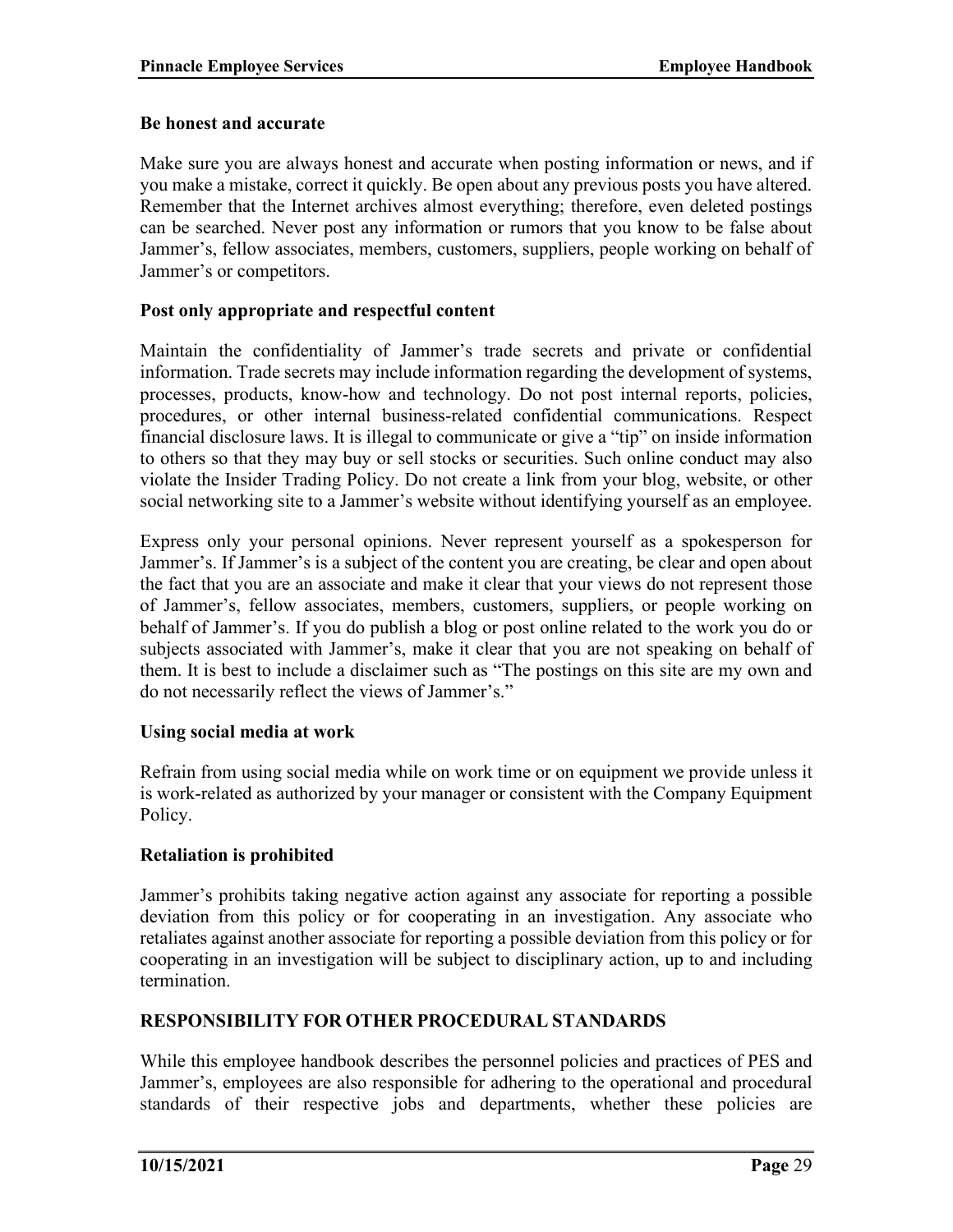communicated in writing or through on-the-job instruction. Failure to comply with or to meet existing standards will be considered reason for disciplinary action and may result in termination of employment.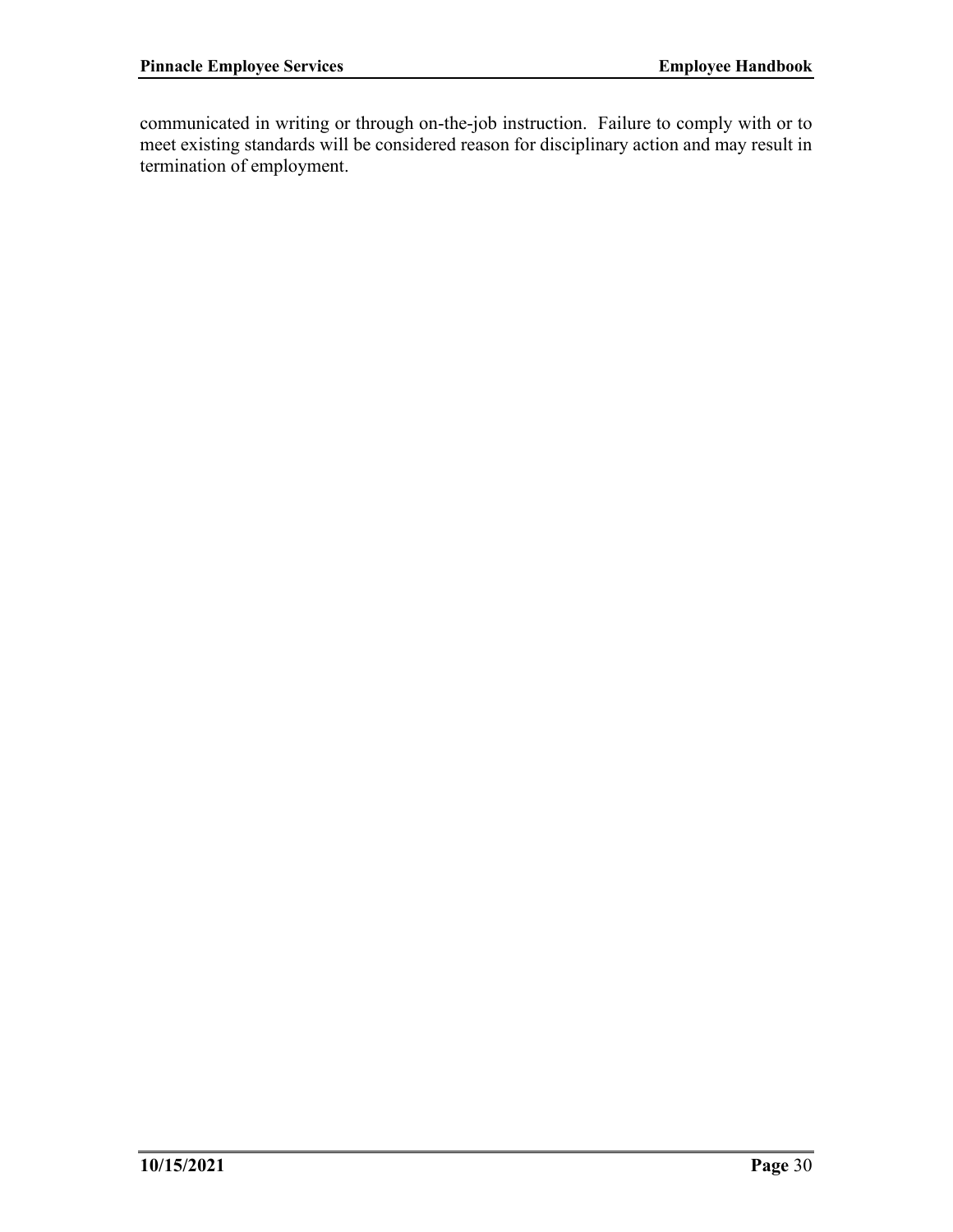## **Benefits**

#### **COMPANY BENEFITS**

PES and Jammer's are pleased to make available certain benefits to eligible employees. Our benefits package has been designed to help protect you and your family against financial loss due to illness, injury, or death. An eligible employee is defined as anyone averaging 20 hours per week over a month's period of time.

Please check with the Benefits Administrator at PES for additional information regarding what plans and benefits are available and the conditions required for you to participate in the plan and receive coverage. With respect to Health, Life & A.D&D. Benefits, Short Term Disability, Flexible Benefit Plan refer to the Plan Documents and know that these documents are controlling of the plans.

#### **HEALTH BENEFITS**

All employees who work an average of 30 hours or more per week are eligible to participate in the medical benefits plan for themselves and their eligible dependents.

Further details regarding the health benefit plan can be found in descriptive booklets that are available through PES.

For details on Jammer's contributions, contact PES or Jammer's.

## **CONTINUATION OF COVERAGE**

In certain instances, most employers who sponsor group medical plans are required by federal or state law to offer employees and their families group rates for temporary extension of medical coverage (called continuation coverage or COBRA), where coverage under the plan would otherwise end.

At the time you enroll in the plan and again when coverage would normally cease, PES will provide additional information regarding continuation coverage. If you would like additional information regarding the applicable COBRA provisions, please direct your questions to PES.

#### **LIFE AND A. D. & D. BENEFIT**

Group Life and Accidental Death and Dismemberment Benefits are available to all eligible employees that work on average 20 or more hours a week.

Employees may purchase life insurance at the employee's expense. The premium for the coverage will be deducted from your paycheck. If you are on an unpaid leave, you must make arrangements to continue paying your premium with the payroll department at PES and Jammer's main office.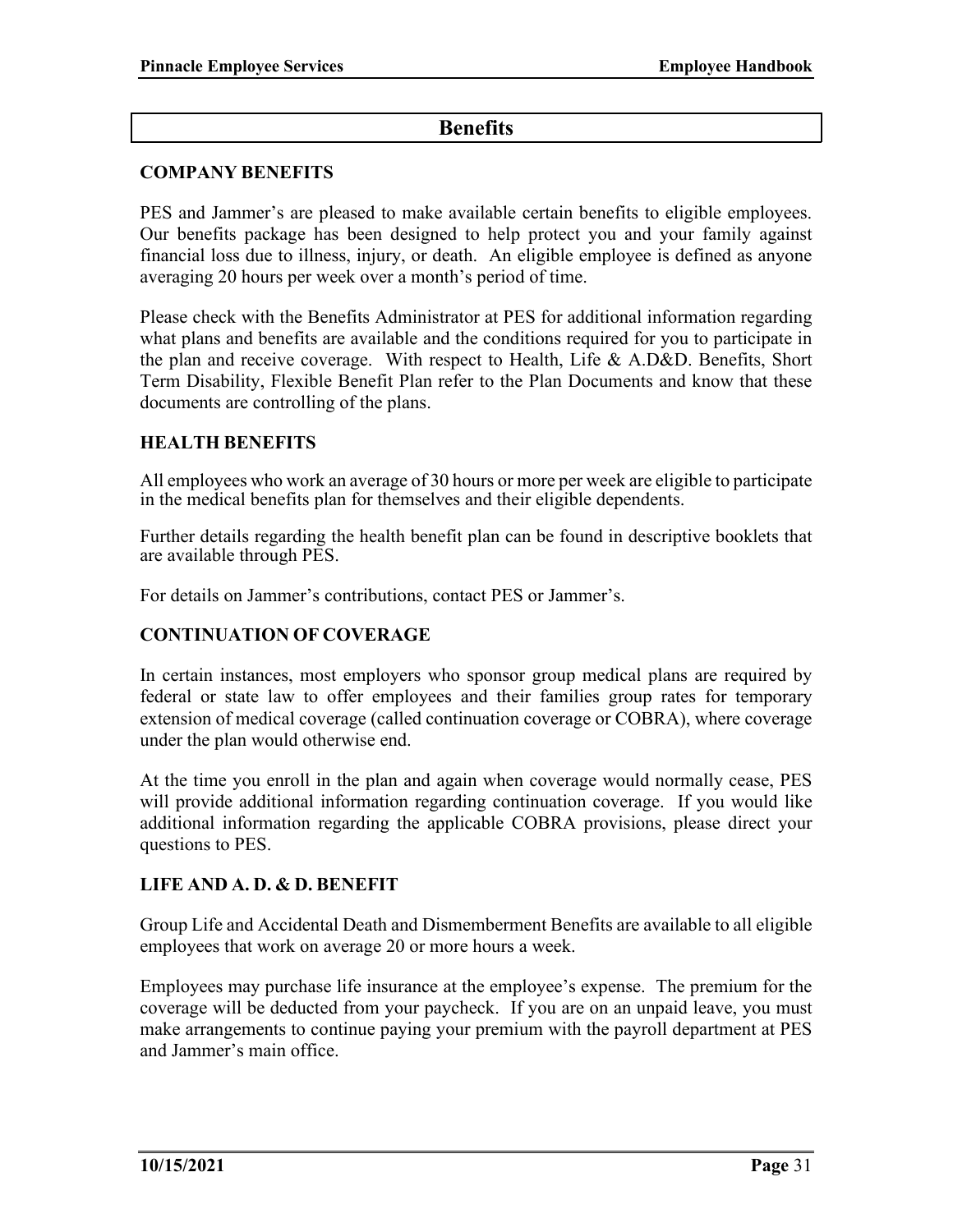## **SHORT TERM DISABILITY**

If you are disabled for more than seven days because of a non-work-related illness or injury, you may be eligible to receive partial replacement of lost wages. The disability must be verified by a physician and the paperwork filed in a timely manner.

While you are out on disability leave, your health insurance coverage will remain in effect for 30 days from the ending date of your last pay period. At the end of that time, you will be given the opportunity to continue your health insurance coverage under the applicable COBRA provisions.

## **WORKERS' COMPENSATION**

You are protected by the Workers' Compensation Act. If you suffer a work-related injury or illness, you are eligible for income replacement and for payment of medical costs incurred as a result.

While you are out on workers' compensation leave your health insurance coverage will remain in effect for 30 days from the ending date of your last pay period. At the end of that time, you will be given the opportunity to continue your health insurance coverage under the applicable COBRA provisions.

## **FLEXIBLE BENEFIT PLAN**

PES offers employees a tax efficient way of paying for their medical/dental benefits as well as for other out of pocket medical expenses. This plan allows employees to pay their portion of premium costs before their gross wages are taxed. This is achieved by a deduction from your paycheck. Please contact PES for more information on this plan.

## **JURY DUTY**

Absence for jury duty will be considered an excused absence. The employee must present a copy of his or her jury summons prior to the day of required service. Jammer's will pay any stipend required by state or federal law. The employee is required to report to work for the remainder of any day he/she is not required to serve.

## **MILITARY LEAVE**

It is the policy of PES to grant leaves of absence to certain eligible employees serving in the uniformed services, including but not limited to the United States Armed Forces or National Guard and Reserves, for periods of active service (including voluntary or involuntary service). It is also company policy to comply with the Uniformed Services Employment and Re-employment Rights Act of 1994 (USERRA) and any applicable state laws.

Notice of uniformed service and the need for leave must be given in writing to your worksite supervisor at the earliest possible date but must be given prior to the beginning of the service. This notification requirement also applies if you serve in the National Guard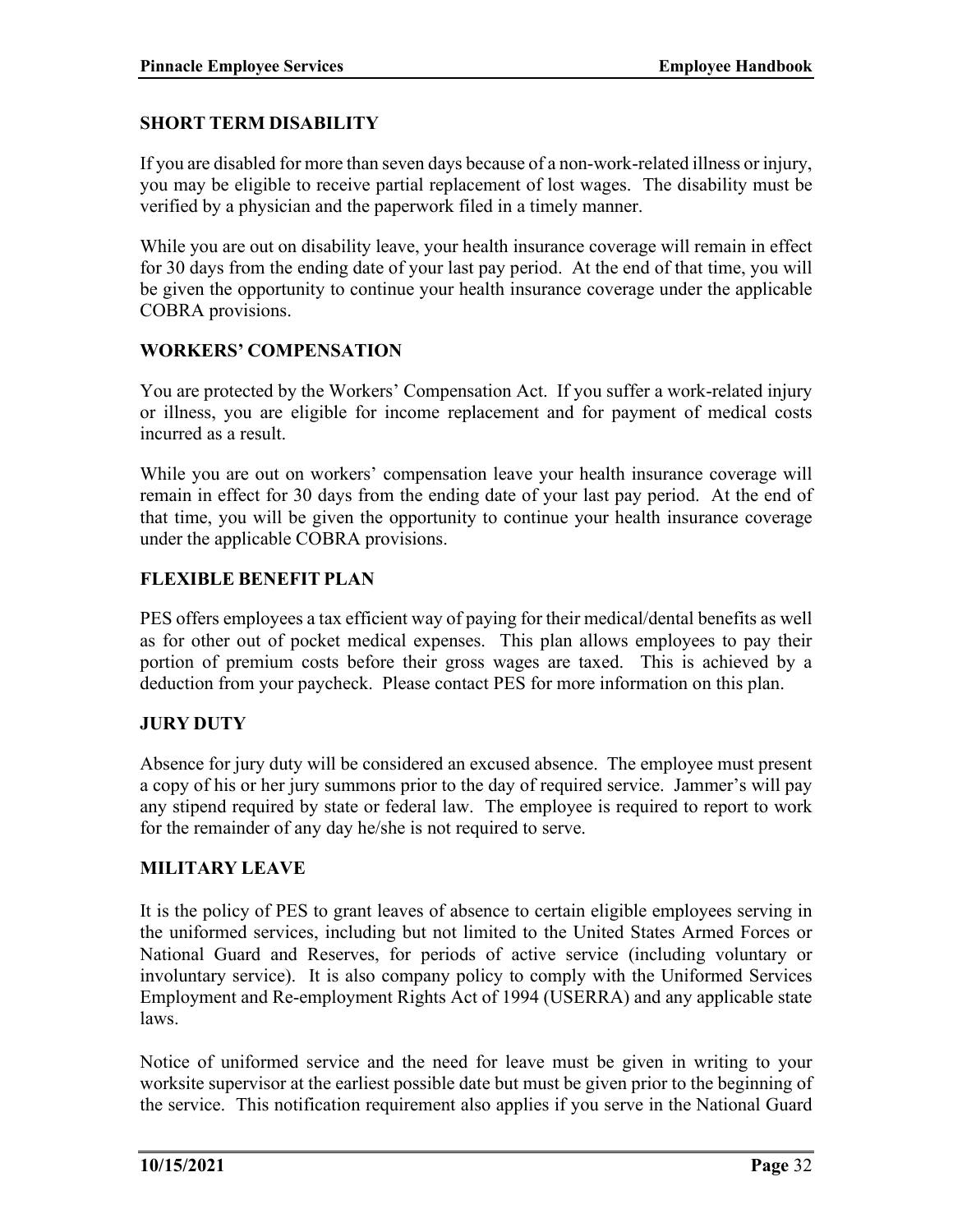and/or reserves and will miss work for regular monthly training. National Guard and Reserve employees should provide notification of their monthly training schedule for the year as soon as it is available. If health insurance coverage is cancelled because of uniformed service leave, such coverage may be reinstated upon your reemployment.

#### *Reinstatement*

PES will comply with all federal and state military and/or uniformed service leave laws and reinstate employees who have been on a uniformed service leave of absence, provided:

- 1. You provide advance notice of your service.
- 2. You return to work or apply for reemployment in a timely manner after conclusion of service.
- 3. You have five years or less of cumulative uniformed service while with PES; and

Whenever possible, you will be returned to your former position. In some circumstances, such as if the position no longer exists, you will be given positions comparable in status and pay to the previous positions.

You will retain seniority rights as if employment had been continuous and had not been interrupted by uniformed service. You will be eligible to participate in all benefit programs in which you would have participated had you not been on leave of absence.

In certain instances, you may be required to undergo fitness-for-duty examinations prior to returning to work.

Time limits for returning to work depend, with the exception of fitness-for-duty examinations, on the duration of the uniformed service.

#### *Service of 1 to 30 days*

You must report to work by the beginning of the first regularly scheduled workday that would fall eight hours after the end of the calendar day on which service ended.

*Service of 31 to 180 days*

You must submit an application for reemployment no later than 14 days after completion of uniformed service.

#### *Service of 181 or more days*

You must submit an application for reemployment no later than 90 days after completion of uniformed service.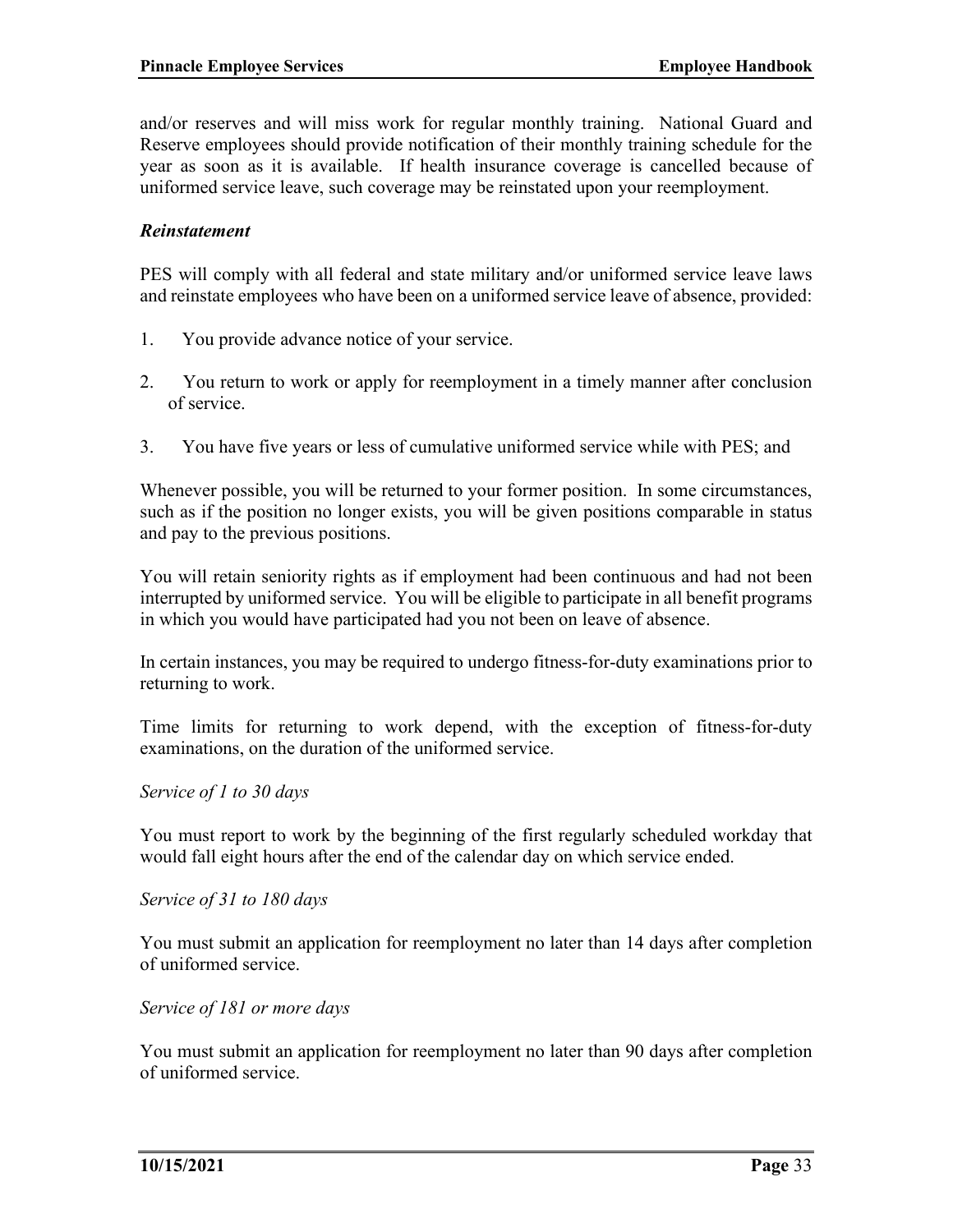Employees who are called to active military duty or to reserve or National Guard training, or who volunteer for the same, will be granted a military leave of absence without pay for the period of military service, in accordance with applicable federal and state laws.

Accrued vacation may be used for this leave if the employee chooses. Military orders should be presented to PES and Jammer's and arrangements for leave made as early as possible before departure.

## **NY FAMILY MILITARY LEAVE**

Employees who are the spouse of a member of the armed forces of the United States, National Guard or reserves who are deployed during a period of military conflict will be granted an unpaid leave of up to ten days while their spouse is on leave. Employees are only granted this time while their spouse is on leave. Written documentation from their branch of armed forces is required for the leave to be granted. One ten day leave period will be granted per calendar year.

## **PAID FAMILY LEAVE**

Effective January 1, 2018, Pinnacle Employee Services and Jammer's will provide paid leave (up to a certain percentage of your weekly wages) to eligible employees pursuant to New York's Paid Family Leave Benefits Law.

## **Eligibility**

To be eligible, employees must: (i) regularly work 20 or more hours per week and be employed for at least 26 consecutive workweeks preceding the first full day family leave is taken; or (ii) regularly work less than 20 hours per week and be employed for at least 175 days preceding the first full day leave is taken. Participation in paid family leave is not affected by your citizenship or immigration status.

## **Permissible Purposes for Leave**

Eligible employees will be entitled to paid time away from work (i) to care for a family member with a serious health condition, (ii) to bond with a child after birth or placement for adoption or foster care within the first 12 months after the birth or placement, or (iii) because of any qualifying exigency arising from the fact that an employee's spouse, domestic partner, child or parent is on active duty (or has been notified of an impending call or order to active duty) in the armed forces of the United States.

#### **Notice of Need for Paid Family Leave**

An employee must provide at least 30 days advance notice before leave is to begin if the qualifying reason for leave is foreseeable. When not foreseeable, the employee must provide notice as soon as practicable under the facts and circumstances and within the time prescribed by our usual and customary notice requirements. Failure to provide timely notice may result in leave being delayed or denied.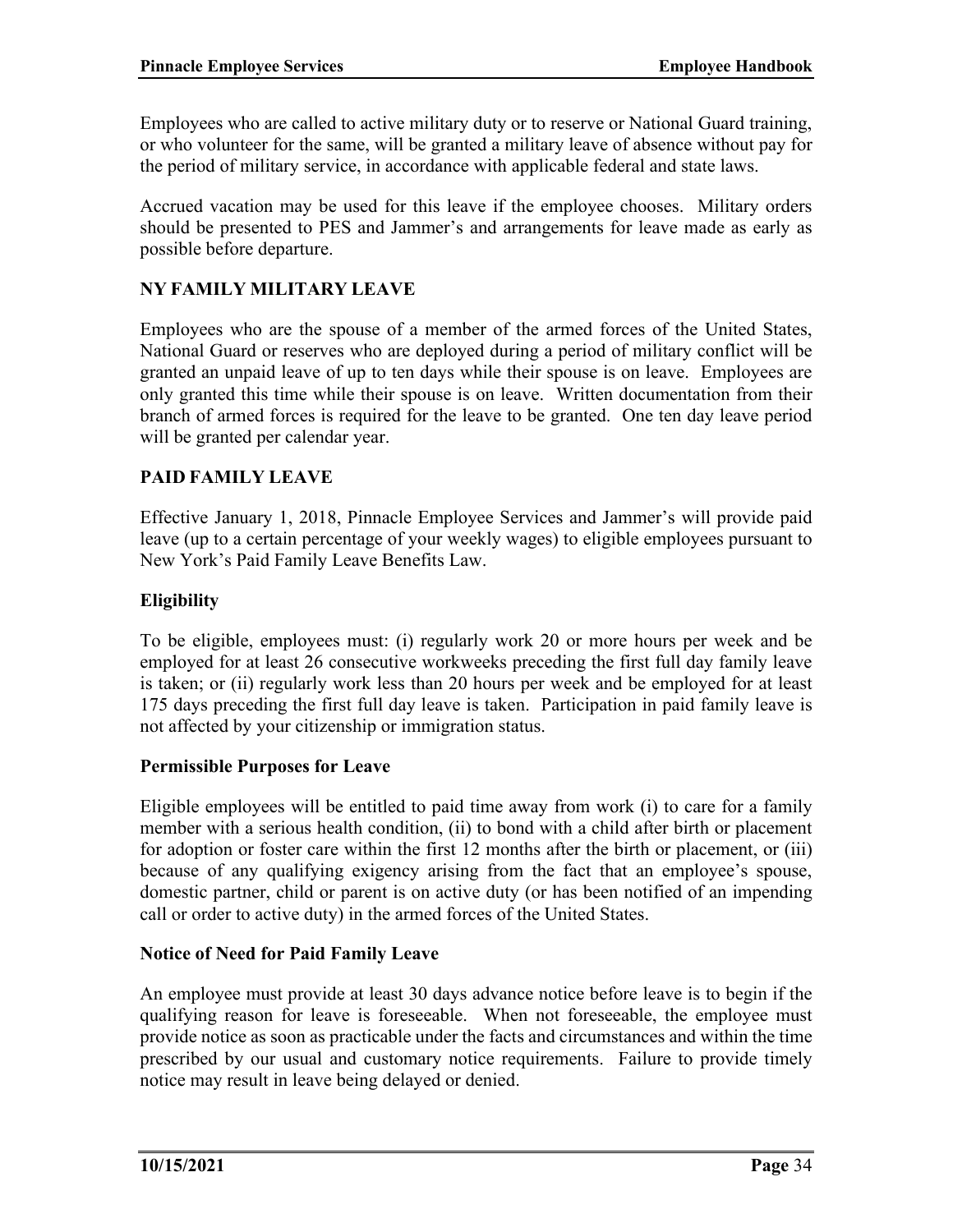## **Certification**

Eligible employees who wish to take paid leave must comply with applicable certification requirements any may be required to provide additional documentation (such as copies of military orders), as permitted by law.

## **Use of Other Leave and Interplay**

To the extent permitted by law, employees may elect to charge all or part of their paid family leave time to unused vacation days and receive full pay. In such case, the Employer will seek reimbursement from the carrier out of any family leave benefits due prior to the carrier's payment of such family leave benefit to you.

With the exception of leave taken due to the employee's own health condition, paid family leave will run concurrently with leave taken pursuant to the Family and Medical Leave Act.

## **Job and Benefits Protection**

Leave taken under this policy is job protected. Thus, the Employer must generally restore an employee who returns from leave to the same or a comparable position. While on leave, employees will continue to receive existing health insurance coverage, provided that they continue to pay their share of health insurance premiums. You may lose coverage retroactively to the date an unpaid premium was due (upon proper notice from our carrier) if you fail to pay your portion of the premium in a timely fashion.

## **Limitations and Rules Related to Use of Paid Family Leave**

Paid family leave may only be taken in full day increments, unless otherwise provided by law.

Disability leave and paid family leave may not be used at the same time. You will not be entitled to paid family leave if your family leave combined with disability benefits previously received exceeds 26 weeks during the same 52 consecutive calendar weeks.

If you and your spouse both work for the Employer, paid family leave can be denied to more than one employee at the same time to care for the same family leave recipient, or to bond with a child.

## **Funding of Paid Family Leave Benefits**

In accordance with state law, paid leave benefits are funded through payroll deductions at a prescribed amount from each eligible employee. Employees who are ineligible for paid family leave will be given the option of filing a waiver of benefits, exempting them from payroll deductions, as permitted by law.

Please see HR at Jammer's or your Pinnacle Employee Services Representative if you have any questions about this benefit or how to apply.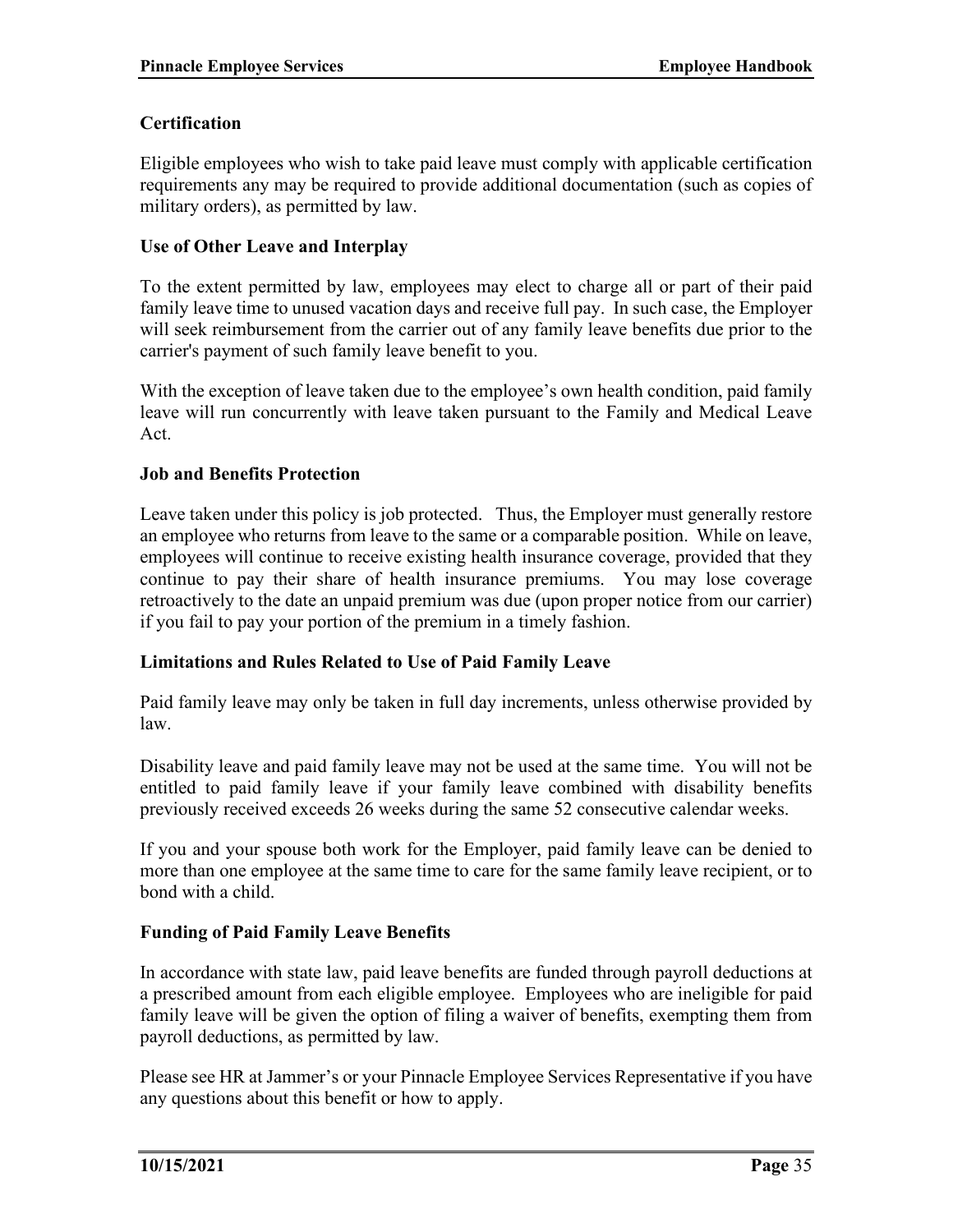#### **DOMESTIC VIOLENCE VICTIM OR SEXUAL ASSAULT LEAVE**

Employees who are the victim of domestic violence or sexual assault are eligible for paid or unpaid leave for the following purposes: to seek medical attention for self or child\*, to obtain services from a domestic violence shelter/program or rape crisis center, to obtain psychological counseling for self or child\*, participate in safety planning, to get legal services, act to increase safety from future incidents (including permanent or temporary relocation), to appear in court or assist in prosecution of domestic violence offense. Employees may take this leave with their vacation pay, Paid Family Leave, or Family Medical Leave Act if they pertain to them. If more time off is needed it will be unpaid.

\*Unless the employee is the perpetrator of domestic violence against child

If possible, employees must provide reasonable advanced notice of absence to their direct supervisor or HR department of Jammer's. If advanced notice is not feasible, employers may ask for documentation regarding the domestic violence or sexual assault.

Domestic violence and assault may carry over into the workplace; in order to maintain the safety of Jammer's and employees, PES and Jammer's encourage any employee who has a safety concern to alert their direct supervisor or Jammer's. Please see the Violence in our Workplace portion of this handbook for more information.

## **NURSING MOTHERS IN THE WORKPLACE**

Jammer's will provide a reasonable unpaid break time or permit employees to use a paid break period or meal period each day to allow an employee to express breast milk for her nursing child for up to three years following childbirth. Jammer's will make reasonable effort to provide a room or other location where the employee can express milk in privacy.

## **BLOOD DONATION POLICY**

In compliance with NY state law, Jammer's will provide an unpaid leave of up to three (3) hours per twelve-month period to employees for the purpose of blood donation. Employees are required to seek prior approval from their immediate supervisor and may choose to use accrued sick leave, personal leave, or vacation for all or part of the leave taken for blood donation purposes.

#### **EMPLOYEE ASSISTANCE PROGRAM (EAP)**

Pinnacle Employee Services will provide **confidential and voluntary** assistance to all employees and their family members who may be faced with dynamic challenges of financial concerns, legal issues, alcohol or drug problems, marital problems, illness of a family member, emotional worries, child care problems, etc.

Employees and family members can refer themselves to the EAP. The program may be reached 24 hours a day on weekdays and weekends.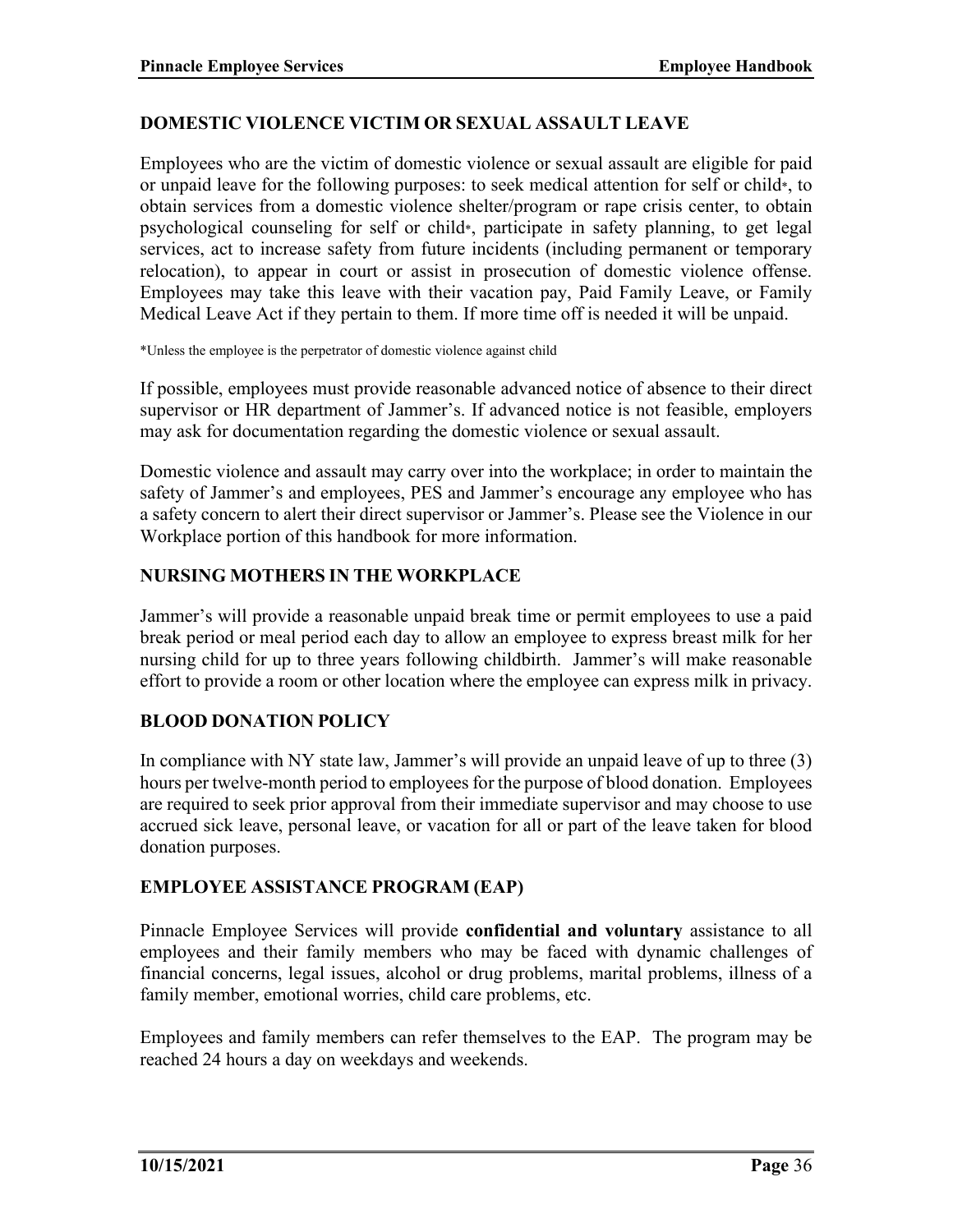EAP counselors are available to meet with employees or family members to assess a problem and develop a plan for resolution. The counselors may suggest a referral to an outside resource, such as a therapist, agency, physician, treatment facility or other professional that would be appropriate to assist in resolving the problem or situation. Where an employee may be in need of information, a referral or suggestion may be made over the telephone. There is no charge for employees or their families to use the services of the EAP.

Employees who need to visit the EAP during regular work hours must use sick, vacation or personal time. If illness is involved, sick, vacation and/or personal time may be used for treatment or rehabilitation on the same basis that it is granted for other health problems.

The EAP counselors will make every effort to coordinate referral for ongoing treatment with the employee's health insurance coverage as well as his/her ability to pay.

When an employee's job performance or attendance is unsatisfactory or there appears to be signs of other problems during the workday, the supervisor should counsel the employee in consultation with an EAP in-take counselor with an end toward resolving the situation. If the employee appears to be unable or unwilling to correct the situation, s/he may be referred to the EAP to assist in the resolution of the problem. Depending on the situation, the employee may accept or refuse participation in the EAP. However, there may be situations where continued employment at Pinnacle Employee Services and Jammer's be contingent upon the employee calling the EAP for assistance.

Participation in the Agency's EAP Program does not jeopardize job security or promotional opportunities. However, it does not excuse the employee from following Agency policies and procedures or meeting required standards for satisfactory job performance except where specific accommodations are required by law.

**REMINDER:** All contact between an employee and the EAP is held strictly confidential. In cases where an employee's continued employment is contingent upon calling the EAP, the EAP counselor will only verify whether or not the employee has contacted the EAP and, if ongoing treatment is necessary, that the employee is following through on the treatment.

## **ACCOMMODATION OF EMPLOYEES WITH DISABILITIES**

An employee who is disabled pursuant to either the Americans with Disabilities Act or the New York Human Rights Law has the right to request a work accommodation which will permit the employee to perform essential functions of his or her position. Whether a reasonable accommodation is available will be determined on a case-by-case basis and in accordance with state and federal law. Any request for an accommodation should be made to the employee's immediate supervisor.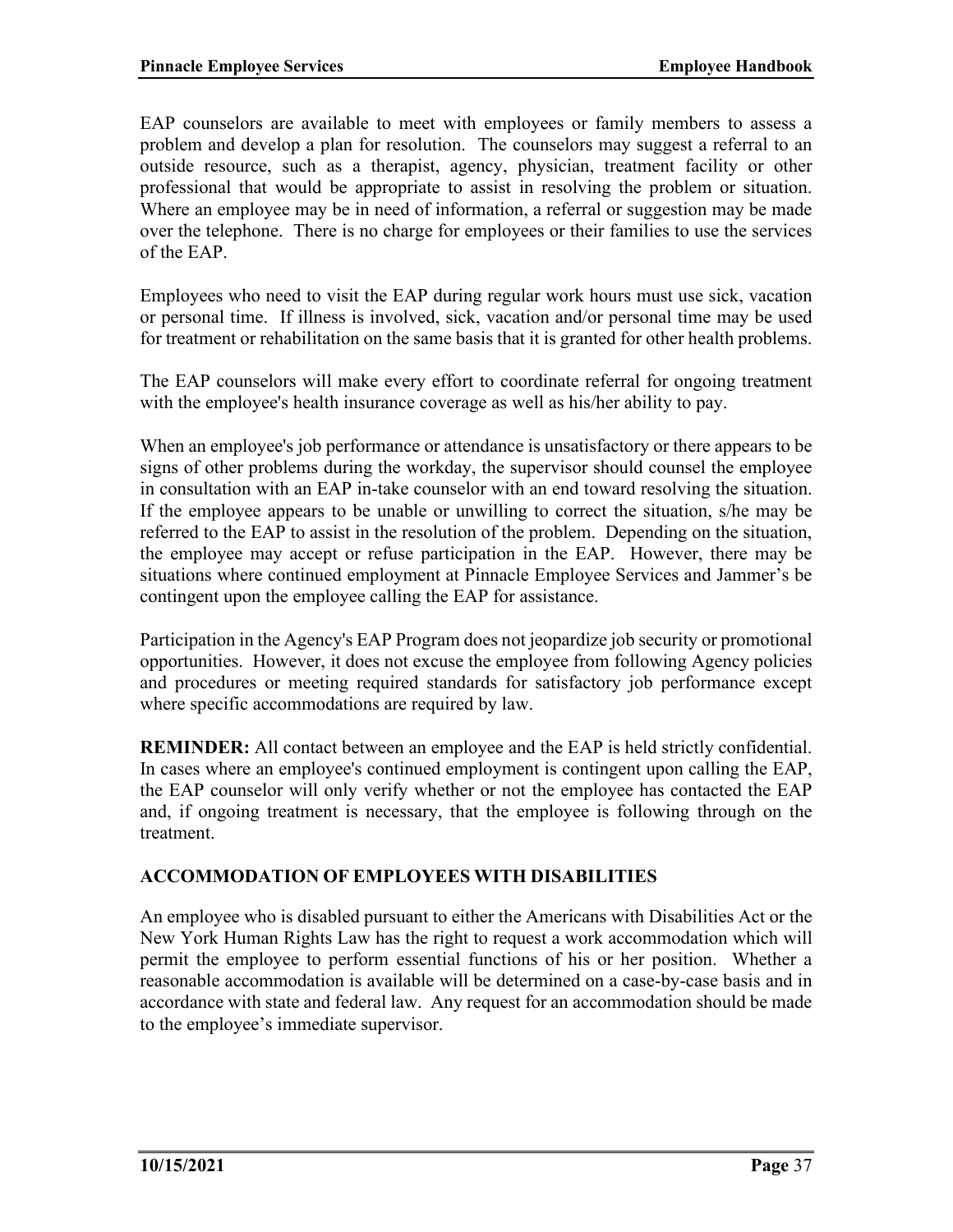## **Conclusion**

## **SEPARATION FROM EMPLOYMENT**

In the event that you resign from PES and Jammer's, we request that you provide at least a two-week notice.

Employees who resign or are discharged will receive their final paycheck on the next scheduled payday.

Employees who retire, resign, voluntarily quit, are terminated/discharged, get laid off, or for any other reason are no longer working for Jammer's, will not receive compensation for unused PTO.

## **FURTHER INFORMATION**

If you have a question or concern that is not addressed in this handbook, or if you would like further information, always feel free to speak with your immediate on site supervisor or PES's central office (315) 295-3881. They can best answer your questions and provide you with further information or direct you to someone who can.

Communication and understanding are an important aspect of any business. We encourage you to communicate your feelings, concerns, and ideas about our operations as we will likewise communicate with you concerning developments and changes that occur.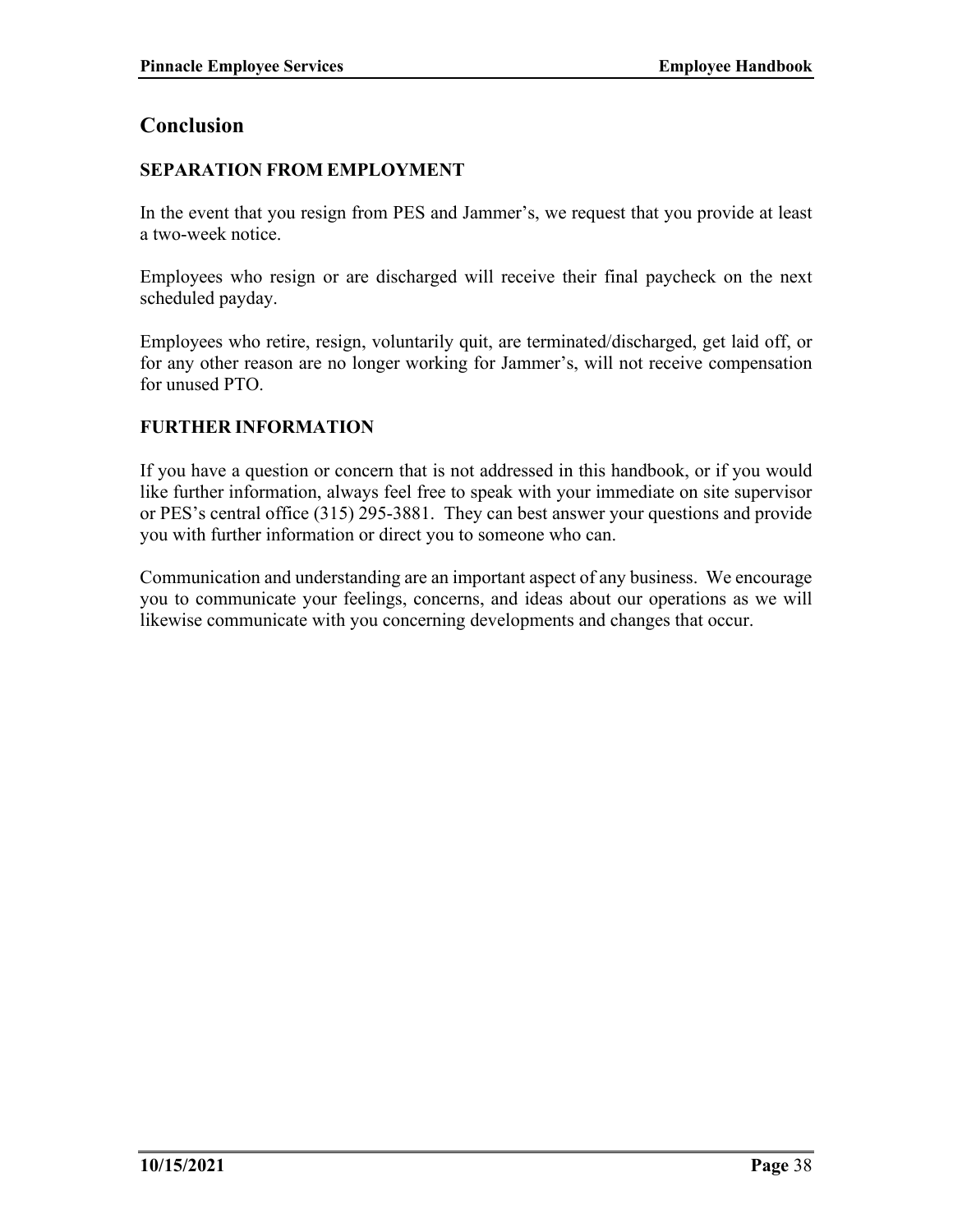## **SUBSCRIBER INFORMATION**

Congratulations! You are now co-employed by Pinnacle Employee Services and

## **Jammer's Sports Bar & Restaurant 3535 Walters Rd. Syracuse, NY 13209 (315) 883-5994**

#### **PAYDAY**

You will be paid weekly on Thursday for the previous work week. The work week is Monday - Sunday.

#### **SCHEDULE**

Normal business hours are Monday – Saturday 11:30 AM to 10:00 PM and Sunday 11:30 AM to 8:00 PM. Employee's schedules will vary depending on business needs. Employees will be required to arrive earlier and stay later than the business hours. You will need to check the schedule every week to make sure that you know when you are working. It is your responsibility to keep track of when you are working. If you cannot make your scheduled shift, you must get your shift covered and notify management of the switch.

Jammer's may be open on off hours for banquets or other events. Employees should arrive with enough time to make sure you are ready to work when your shift begins.

## **LUNCH BREAK**

You will be required to take a 30-minute unpaid meal break when working more than 6 hours a day.

## **FOOD DISCOUNT WHILE WORKING**

Employees who work more than 4 hours in their shift will receive a 50% discount on food up to \$20 off their total that they order at Jammer's. Food cannot be taken to go and must be eaten on Jammer's premises. The discount does not apply to employees who are not working or family members of employees. Contact your direct supervisor or management if you have any questions.

#### **DRESS**

Employees are expected to come to work in a manner that is neat, clean, and appropriate for a food service environment. Clothing with rips, tears, or inappropriate/offensive verbiage is prohibited. Hair must be clean, well groomed, and pulled back off the shoulders. Hands, fingernails, and nail polish should be well groomed. Facial hair should be neat and well-trimmed. Reasonable tattoos and piercings will be permitted at the discretion of management. No visible piercings other than ear piercing are permitted including but not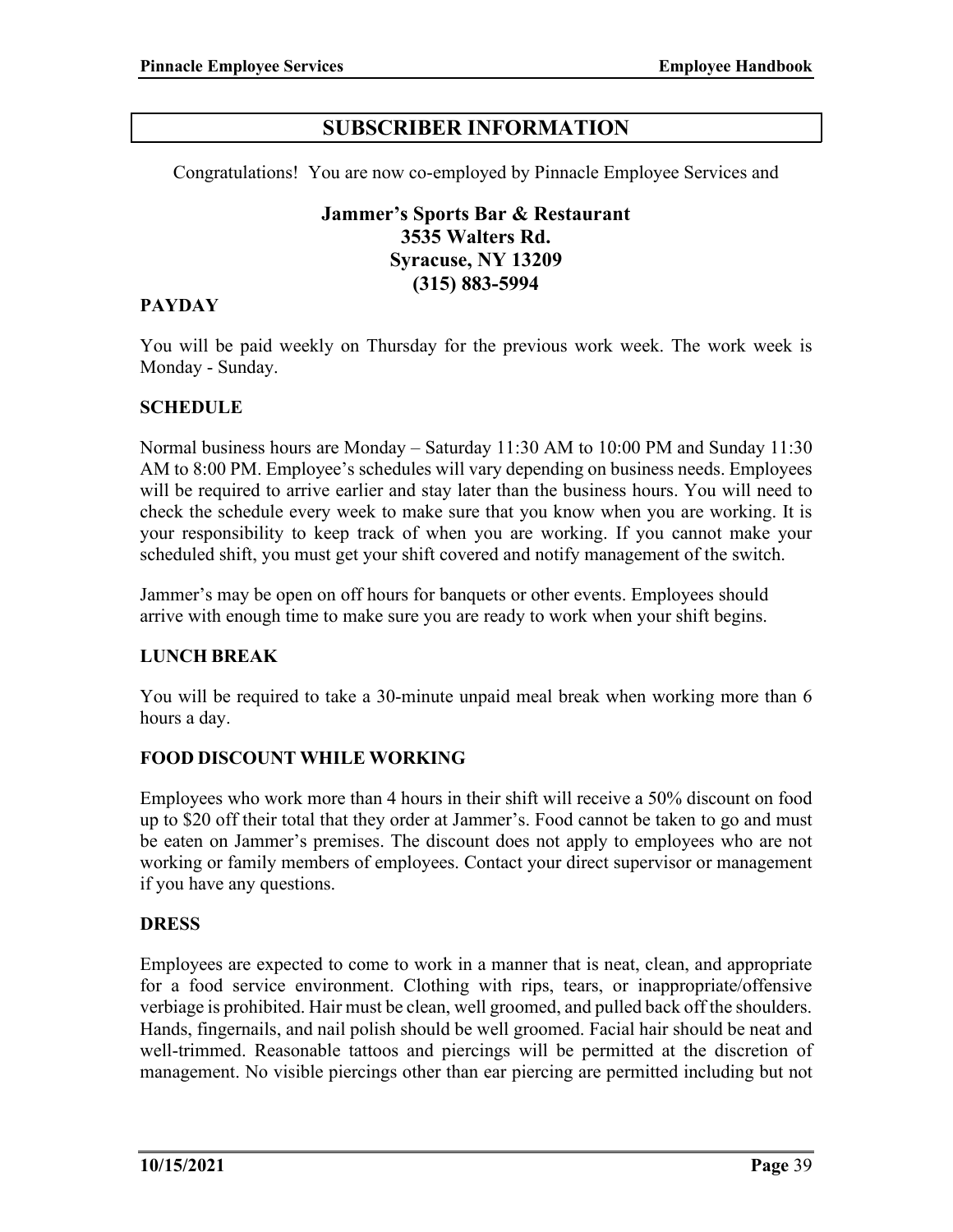limited to, nose, lips, eyebrow, etc. Management reserves the right to require employees to remove or cover any piercings or tattoos deemed inappropriate.

Servers are required to wear all black clothing and black non-slip shoes Hostess are required to wear business casual no jeans/tee shirts Bartenders are required to wear business casual no jeans/tee shirts Kitchen staff are required to wear all black, no jeans, no shorts, black non-slip shoes, hats & gloves required per health dept.

Depending on events or game days employees may be required to wear specific clothing. Please check with your manager to make sure that you show up to work correctly.

## **BEREAVEMENT LEAVE**

All employees are eligible for unpaid bereavement leave in the event of the death of an immediate family member for up to three (3) days. Part-time employees will receive unpaid bereavement leave based on the hours normally scheduled to work on the day the leave is taken. Temporary employees are not eligible for bereavement leave but may receive time off without pay.

Immediate family members are defined as: Employee's spouse, domestic partner, child, stepchild, parent, stepparent, grandparent, grandchild, sibling, stepsibling, mother-in-law, father-in-law, sister-in-law, brother-in-law, daughter-in-law, or son-in-law. (Note: Must be current in-laws.)

An employee will be granted unpaid bereavement leave for one workday to attend the funeral of an extended family member. Each request is reviewed by the Company on a case-by-case basis. Extended family members are defined as: Employee's uncle, aunt, niece, nephew, cousin, or another member of the employee's household.

Please notify management immediately if the need to use bereavement leave arises. Management authorizes the use of bereavement leave and has discretion to deny bereavement leave under exceptional circumstances. Within a reasonable time period, you may be required to provide verification of need (obituary, death certificate, etc.).

## **PERSONAL / SICK TIME**

All employees will be eligible for sick time. Employees will accrue 1 hour for every 30 hours worked to a maximum of 40 hours each year. Employees can carry over up to 40 hours of unused sick time into the following year; however, employees cannot use more time than what they would accrue each year. If employees carry over unused sick time, the amount they carry over will be subtracted from the total accrual to make up the difference for the total amount.

For example, an employee is to accrue 40 hours each year. They have 10 hours of sick time remaining from the previous year they want to roll over. The employee will roll over the 10 hours and will accrue 30 hours that year for a total of 40 hours of sick time. Employees will not receive payment in lieu of taking unused sick time.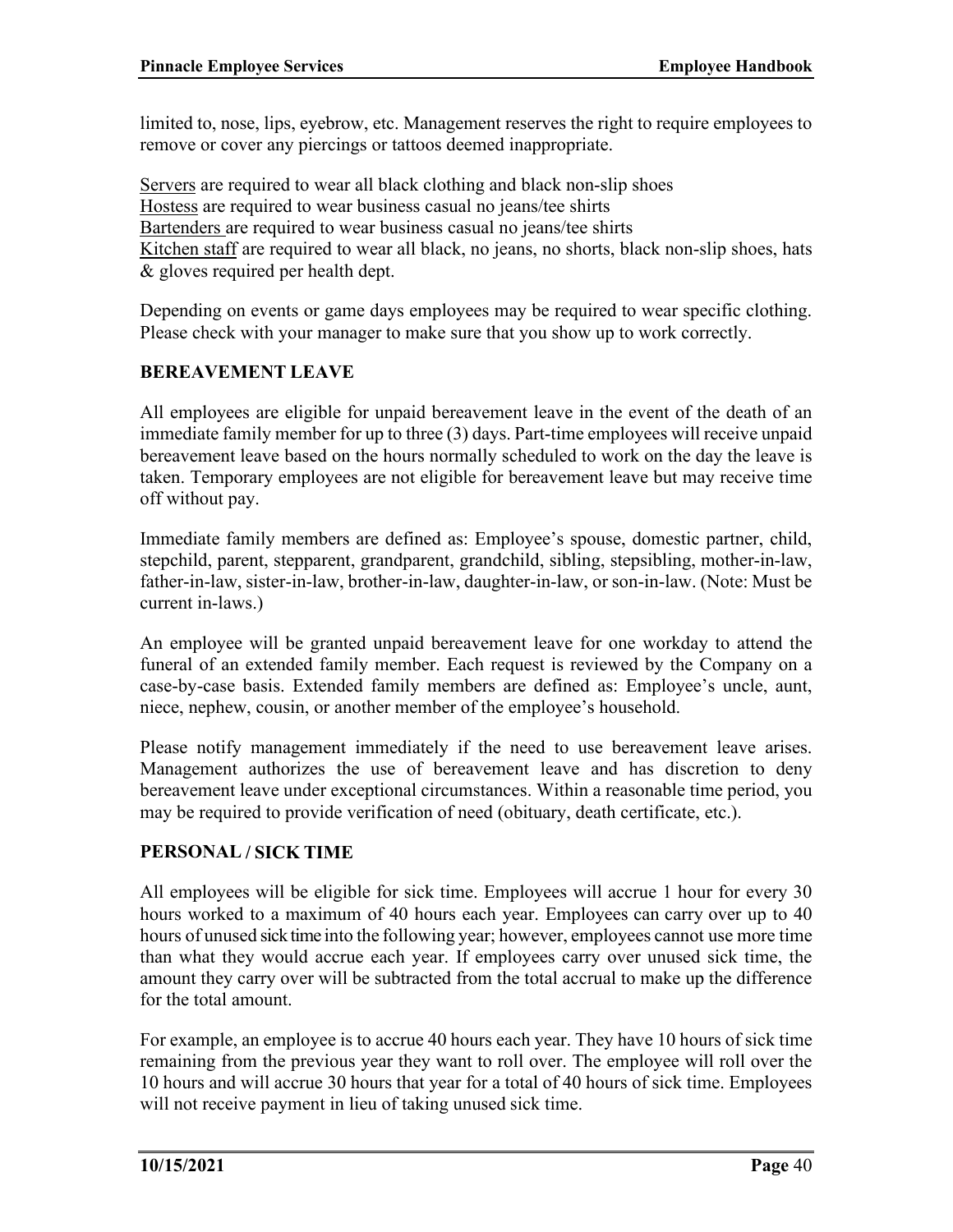Employees must take sick time in 4-hour increments. Employees can take sick leave for the following reasons:

- Mental or physical illness, injury, or health condition of an employee, or the employee's family member (regardless of whether a diagnosis has been made).
- Diagnosis, care, or treatment of a mental or physical illness injury, health condition, a medical diagnosis, or preventative care for, the employee or employee's family member.
- Absence when an employee or employee's family member has been the victim of domestic violence, a family offense, sexual offense, stalking, or human trafficking and seeks to obtains services with a shelter, attorney, or law enforcement, or takes "any further action to ensure the health and safety of the employee or family member, or to protect those who associate or work with the employee."

**Covered Family Members**: A family member is defined as an employee's child, spouse, domestic partner, parent, sibling, grandchild, grandparent, the child, or parent of an employee's spouse or domestic partner. A parent is defined as a biological, foster, step- or adoptive parent, legal guardian of an employee, or a person who stood in loco parentis when the employee was a minor. A child is defined as a biological, adopted, foster child, a legal ward, or a child of an employee standing in loco parentis.

Employees who retire, resign, voluntarily quit, are terminated/discharged, get laid off, or for any other reason are no longer working for Jammer's, will not receive compensation for unused sick leave.